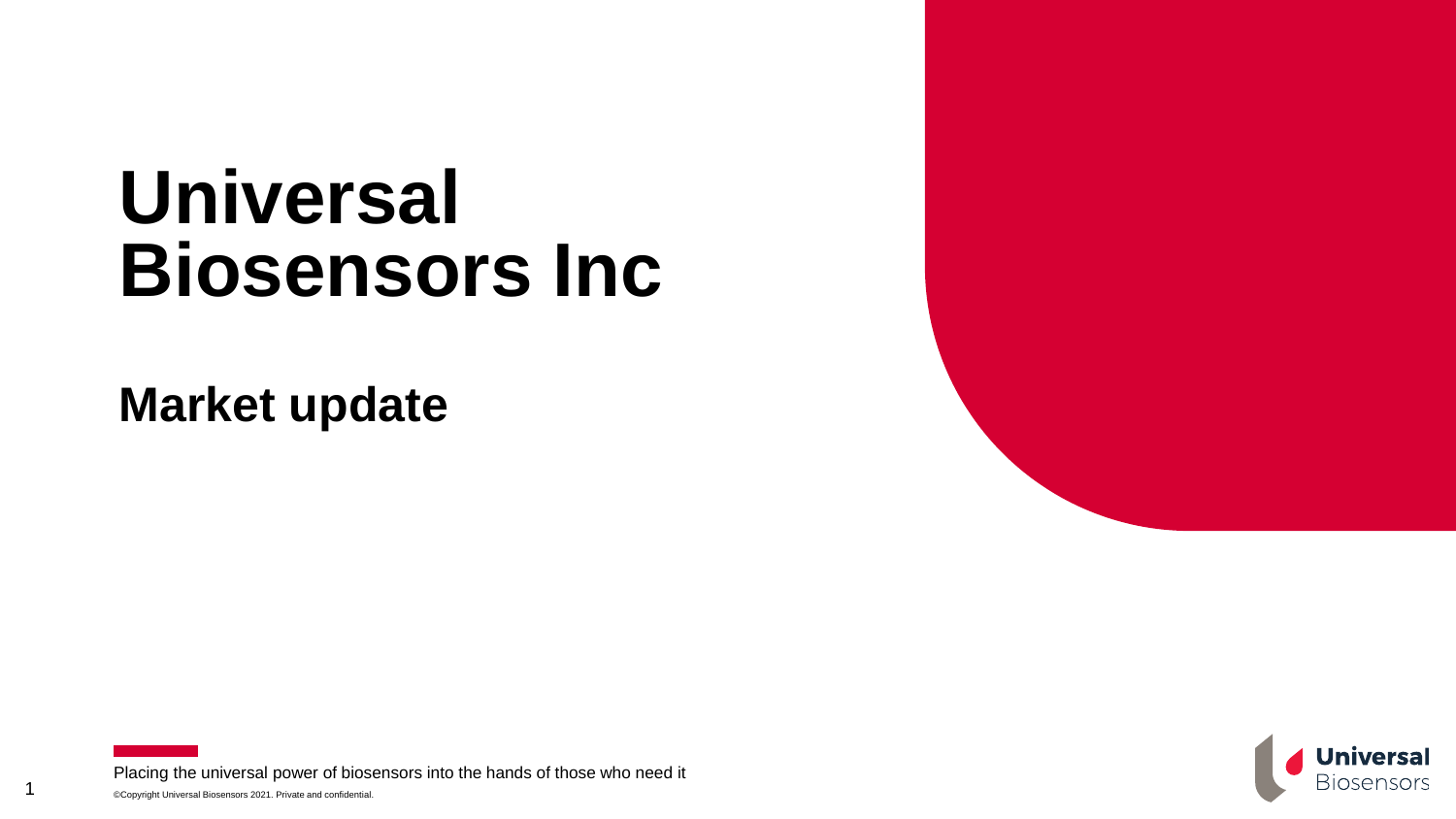## Important Disclaimer

#### **Presentation and Company**

You must read the following notices (Disclaimer) before reading or making any use of this presentation or any information contained in it (collectively, the Presentation). The Presentation is private and confidential and h Universal Biosensors, Inc. (Company). By receiving the Presentation, you acknowledge that you have read, understood, accepted and satisfied the terms and conditions of this Disclaimer and agree to be bound by the terms and modifications to them. No part of this Presentation may be reproduced, distributed or transmitted in any form or by any means without the prior written permission of the Company. This presentation is intended to provide a definitive statement on the subject matter. This presentation is not financial advice and has been prepared without taking into account the objectives, financial situation or needs of a particular person. Neither the Compa the accuracy of the analysis herein or quarantees the investment performance of the Company. Investors must make their own independent assessment of the Company and undertake such additional enquiries as they deem necessar purposes.

#### **Forward Looking Statements and Risks**

The statements contained in this presentation that are not purely historical are forward-looking statements within the meaning of the United States Exchange Act. Forward-looking statements in this presentation include stat intentions or strategies. You can identify these forward-looking statements by the fact that they use words such as "anticipate". "estimate". "expect". "project". "should". "can". "could". "propose". "potential". "outlook" "believe", "target", "may", "assume" and other words and terms of similar meaning in connection with any discussion of future operating or financial performance. All forward-looking statements included in this presentation hereof, and we assume no obligation to update any such forward-looking statement as a result of new information, future events or otherwise. Our actual results could differ materially from our current expectations. Factors our current expectations include but are not limited to: the success of research and development activities, decisions by regulatory authorities regarding approval of our products, UBI's ability to protect its patents and manufacturing, the ability to successfully market new and existing products, competitive developments affecting our products, fluctuations in interest and currency exchange rates, distribution, pricing, reimbursement, acqu investigations and legislation or regulations that affect product production. The Company is subject to a number of risks which may result in our actual results differing materially from our current expectations. These ris officers, employees, advisors or agents. For a summary of key risks, refer to the Company's most recent Form 10-K filed with the United States Securities and Exchange Commission and the Australian Securities Exchange.

#### **Past Performance and Financial Information**

Past performance information given in this Presentation is given for illustrative purposes only and should not be relied upon as (and is not) an indication of future performance. Actual results could differ materially from Australian dollars (AUD\$) unless otherwise stated. This Presentation contains pro forma and forecast financial information. The pro forma and forecast financial information provided in the Presentation is for information p the Company's actual or future financial position. In addition, certain figures, amounts, percentages, estimates, calculations of value and fractions in this presentation are subject to the effect of rounding. Therefore, t figures set out in the Presentation.

#### **Photographs, Diagrams and Industry Data**

Photographs in this Presentation which do not have descriptions are used for illustration only and should not be interpreted to mean that any person shown endorses this Presentation or its contents or that the assets shown Presentation have been prepared by the Company, are illustrative only and may not be drawn to scale. Unless stated otherwise, all data contained in tables, charts and qraphs is based on information available at the date of and market data and statistics, third party estimates and other information (including industry forecasts and projections). The Company has not independently verified the industry data included in this Presentation.

#### **Securities and Distribution Limited**

Under applicable United States securities laws all of the shares of our common stock are "restricted securities" as that term is defined in Rule 144 under the Securities Act of 1933, as amended. Restricted securities may b defined in Regulation S only if registered for resale or if they qualify for an exemption from registration under the Securities Act. We have not agreed to register any of our common stock for resale by security holders. D may be restricted by law and such restrictions should be observed. Persons who come into possession of this Presentation who are not in Australia should seek advice on and observe any such restrictions. Any failure to comp applicable securities laws.



Placing the universal power of biosensors into the hands of those who need it

©Copyright Universal Biosensors 2021. Private and confidential.

2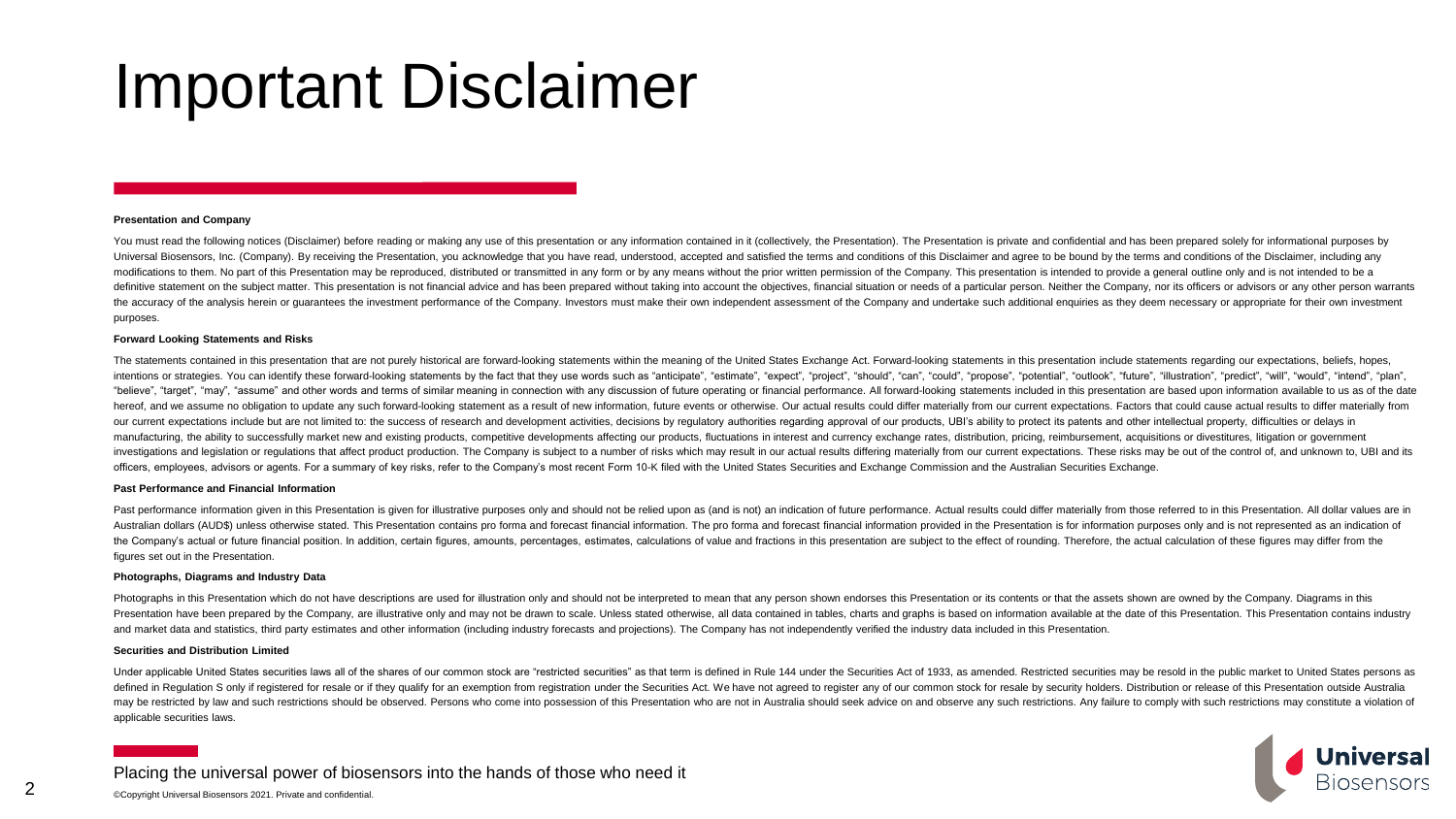### Universal Biosensors Inc UBI

UBI is a biosensor company and world leader in electrochemical cell technology.

New technology has expanded our detection limits by 1 Billion (1,000,000,000) times.

UBI's biosensor technology platform has been used to deliver more than 10 billion diagnostic tests to patients worldwide generating billions of dollars in sales.

Our patented technology is based on diagnosis and measurements using a portable handheld device from a "finger prick of blood" sample (size).

Our ambition is to build a multi product stable of biosensors in large markets which generate ongoing revenue streams.

Our revenue model is to sell the handheld, portable analyzer into high volume repeat-use scenarios and then sell single use, disposable biosensor strips which are used for each diagnostic test.



©Copyright Universal Biosensors 2021. Private and confidential. Placing the universal power of biosensors into the hands of those who need it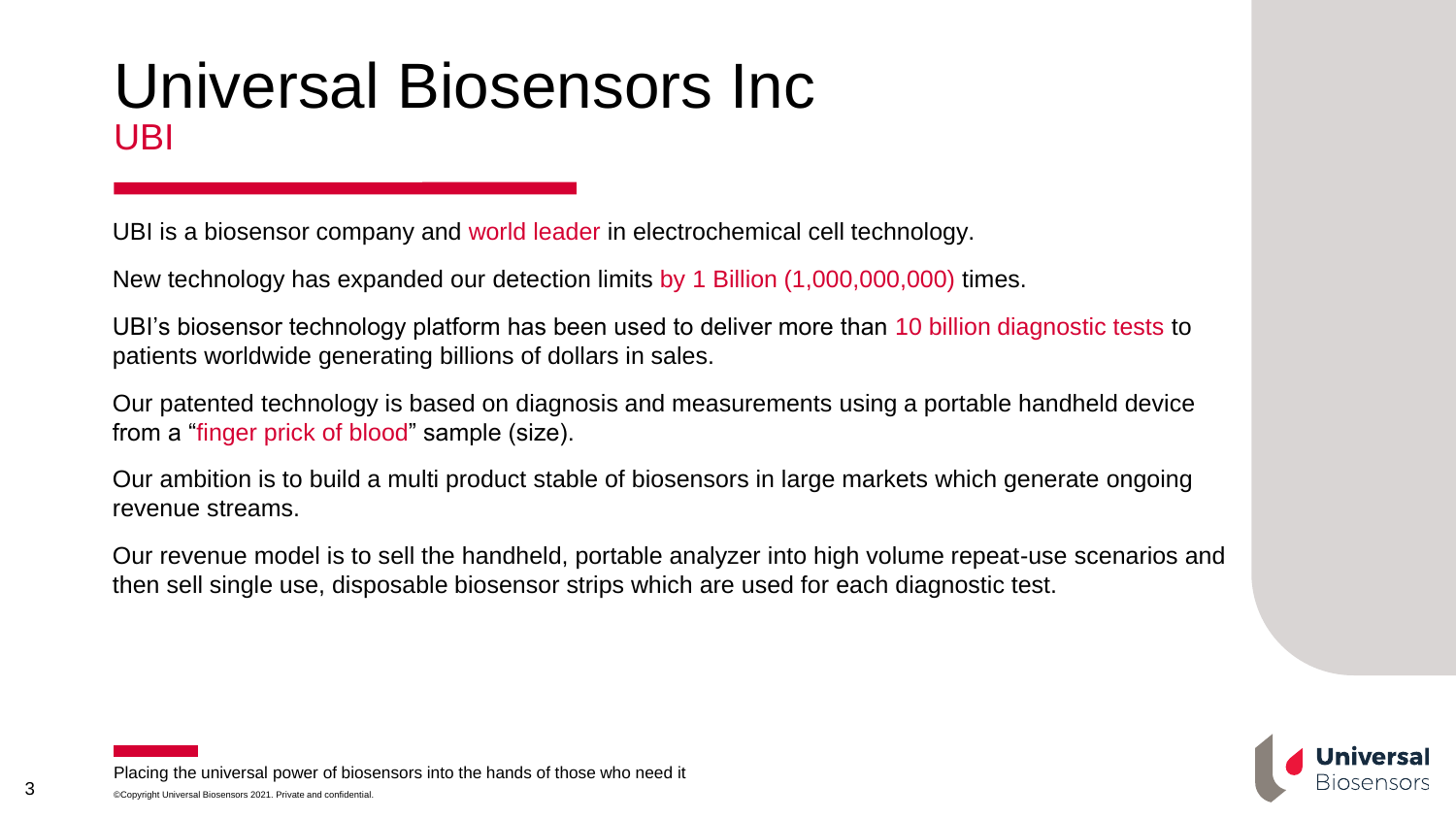## New Technology Detection Limits Increased by ≈ 1 Billion Times



**Universal Biosensors**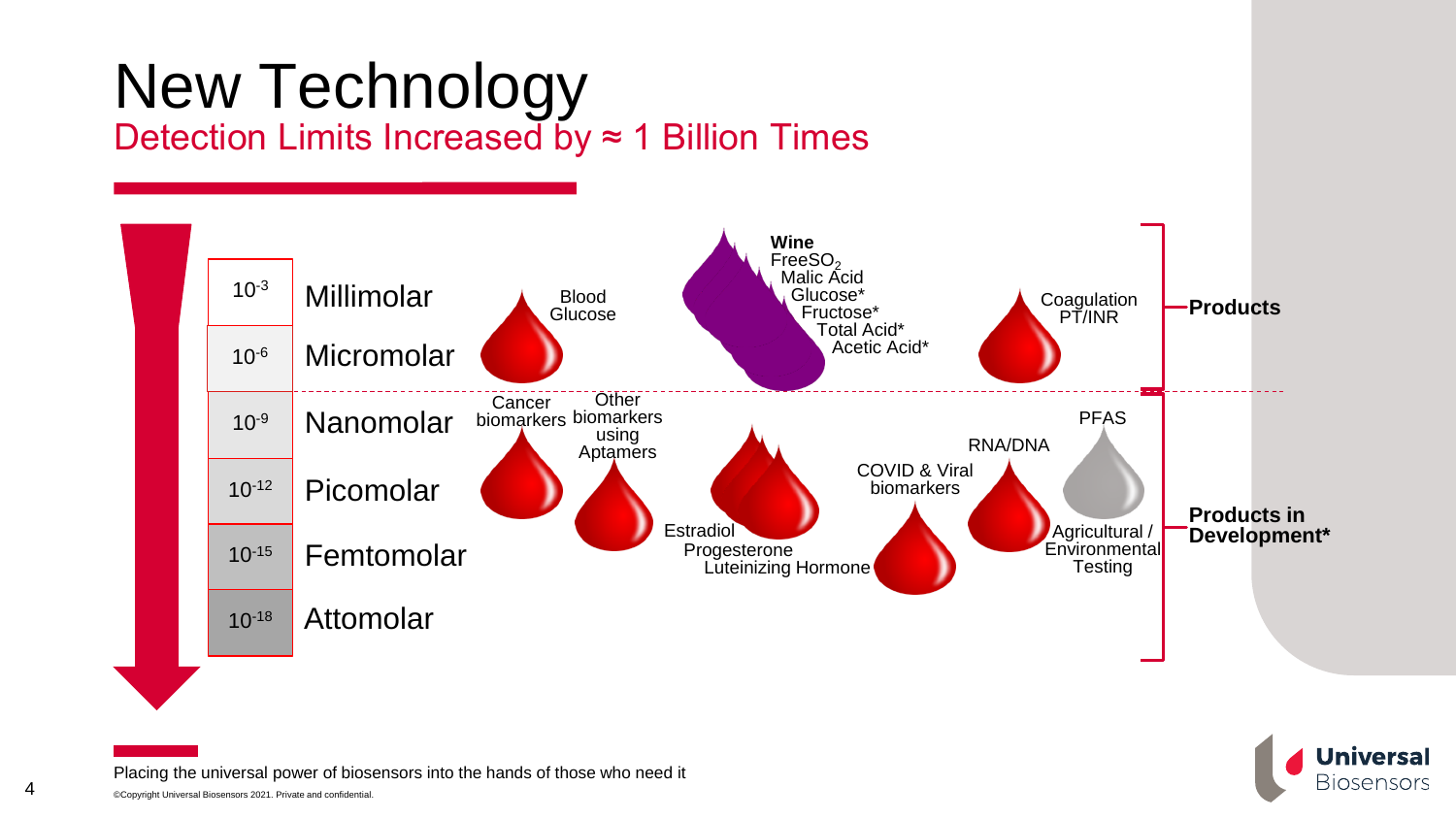### New Technology Products and Timelines

#### **Sentia Wine Xprecia Prime World best blood Covid** Covid<br>biosensor <u>Sentia</u> Acetic Cancer Environmental<br>Acid test biomarker biosensors testing platform **Sentia Malic** (next gen glucose testing Free SO<sub>2</sub> test **Acid test** coagulation) product partnered with ้J&J\* **March Dec** 2022 2022 2022 2021 2022 2002 2021 new products existing 2022 2012 2022 2022 2022 2022 **Xprecia Stride** (coagulation) partnered<br>with Siemens\* **Aptamer Fertility Vet blood** Sentia **Sentia Total** Sentia technology **biosensors** glucose monitor **Glucose test** Acid test **Fructose test**

\*J&J and Siemens contracts and partnerships have ended with no further revenues or expenditure expected.

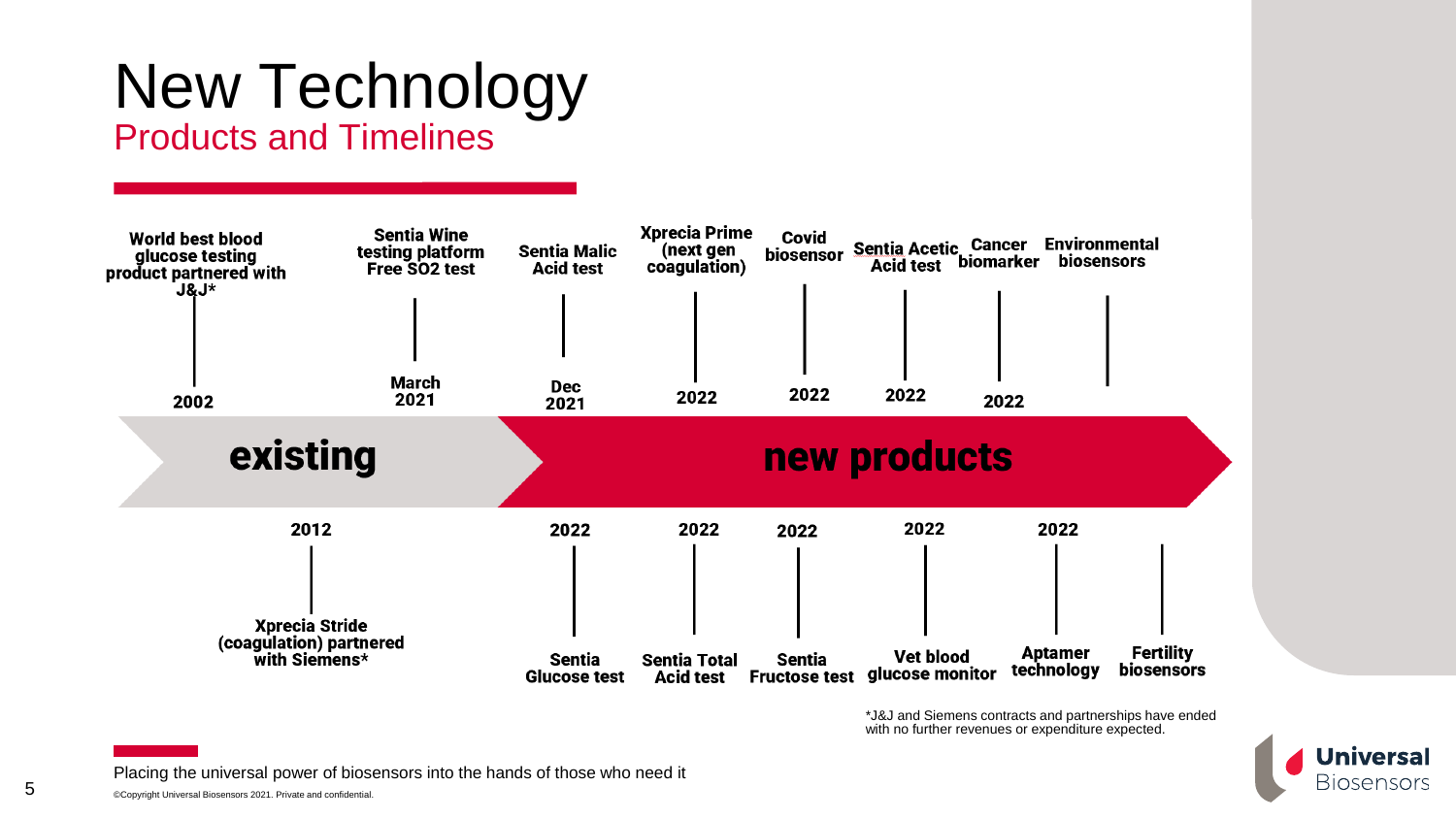## Sentia™ Update

Sentia<sup>™</sup> is a hand-held, portable testing device which will change the nature of laboratory testing in the wine industry.

Two products launched so far: Free SO2 and Malic Acid tests.

Glucose test ready for launch.

Fructose test delayed.

Sentia delivers significant cost savings and productivity gains to the global wine industry.



Easy-to-follow 01. prompts









30 second result

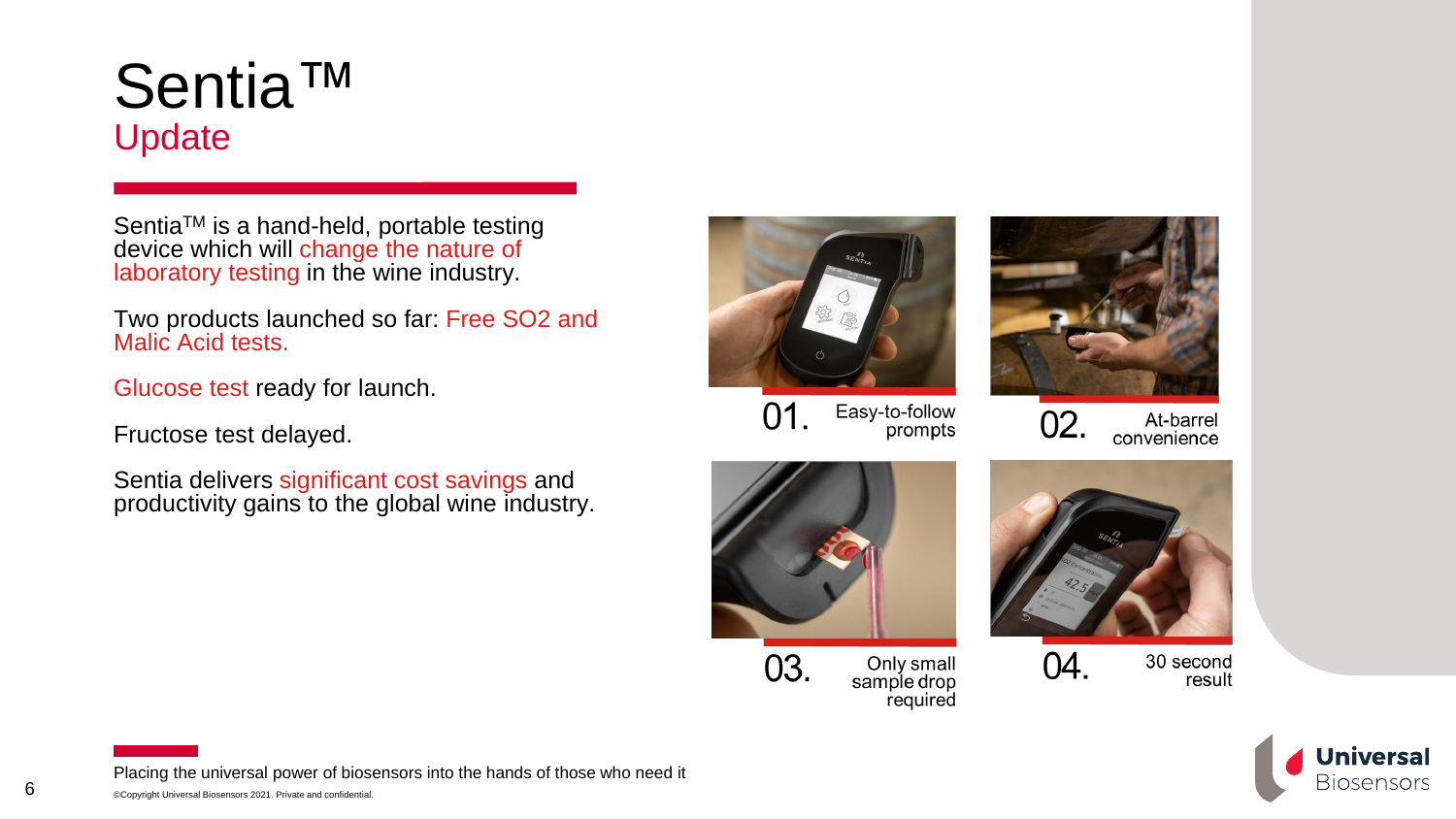## Sentia™ Testimonial from USA

Carol Shelton is widely cited as the most awarded winemaker in the U.S. She has won countless medals for her wines over her 45 years in the industry and has been honored as Winemaker of the Year numerous times. Her wines have been selected for the Wine Spectator's annual "Top 100 Wines of the World" honour a total of 4 times in the past 7years.

"*The Sentia free SO2 measurement tool has been a boon to a small winery like us which does not have a full lab. We can get immediate results at lower costs than outside labs…..it was a nobrainer purchase that is going to improve our wine quality by allowing for more frequent testing and thus better SO2 protection of my wines."*



Easy-to-follow 01. prompts



At-barrel convenience





Only small sample drop required



30 second result



Placing the universal power of biosensors into the hands of those who need it

7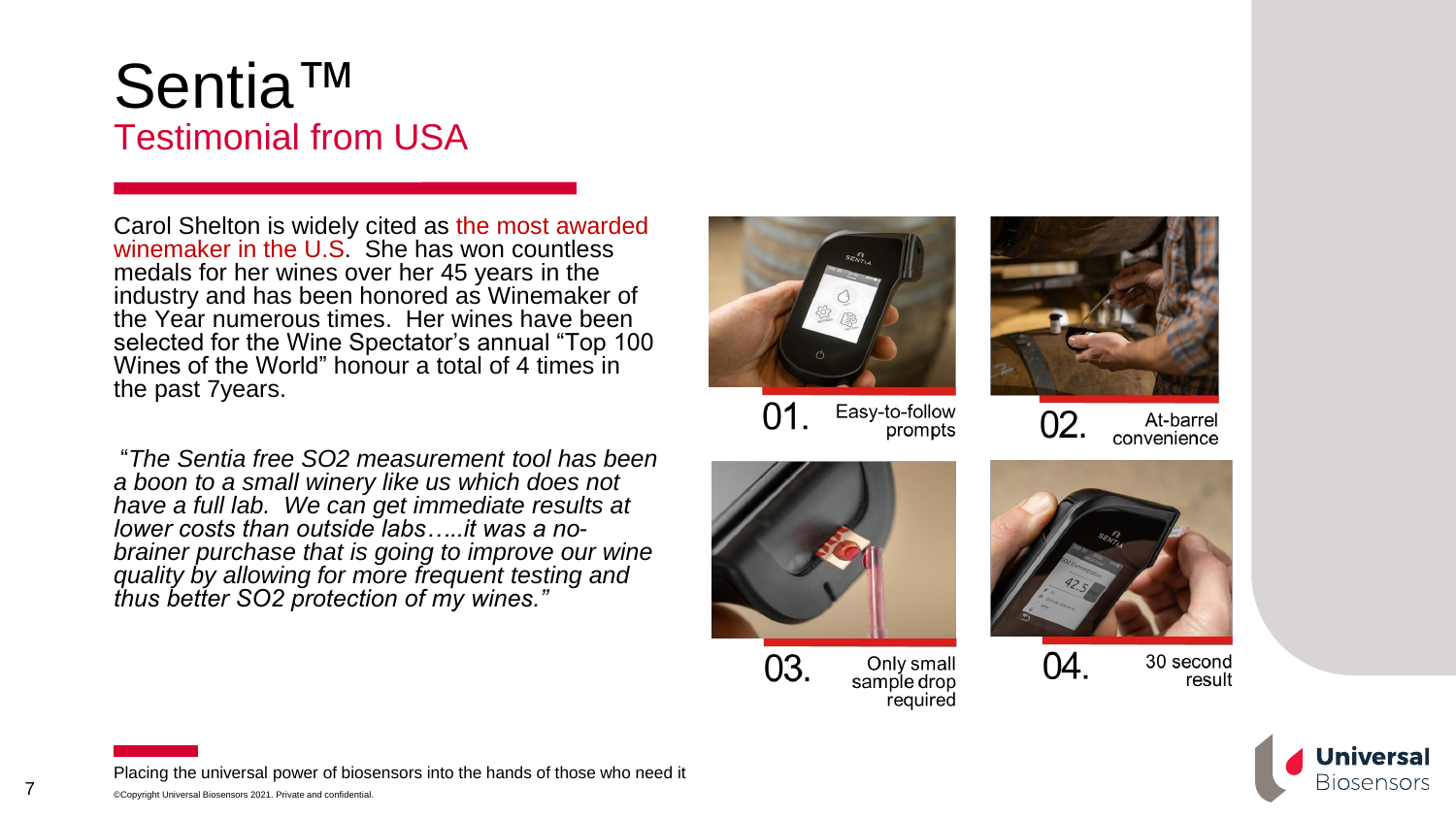## Sentia™ Update

UBI launched **"Sentia Wine Analyzer"** in March 2021.

- 9% of production wineries in Australia have purchased Sentia.
- 5% of production wineries in Canada purchased Sentia.
- 14 Distribution deals done globally.
- First sales made in 14 countries.
- Direct sales force established in USA (January 2022).
- Distribution centre and USA subsidiary established.
- Good progress being made in Europe.
- Negotiating distribution contracts in *Italy, Austria, Germany, Hungary, Serbia, Poland, Bulgaria, Romania England, Argentina, Chile, Turkey, USA.*

| <b>World Wide Market</b><br><b>Number of tests per year</b>                                                       |            |             |             |                                                                        |
|-------------------------------------------------------------------------------------------------------------------|------------|-------------|-------------|------------------------------------------------------------------------|
|                                                                                                                   | <b>ANZ</b> | USA         | RoW         | <b>Total</b>                                                           |
| Free SO <sub>2</sub>                                                                                              | 1,329,560  | 4,433,985   | 15,660,000  | 21,423,545                                                             |
| <b>Malic Acid</b>                                                                                                 | 930,692    | 3,103,789   | 10,962,000  | 14,996,481                                                             |
| <b>Glucose &amp; Fructose</b>                                                                                     | 2,127,296  | 7,094,376   | 25,056,000  | 34,277,672                                                             |
| <b>Total Acid</b>                                                                                                 | 664,780    | 2,216,992   | 7,830,000   | 10,711,772                                                             |
| <b>Acetic Acid</b>                                                                                                | 1,329,560  | 4,433,985   | 15,660,000  | 21,423,545                                                             |
| <b>Total Tests</b>                                                                                                | 6,381,888  | 21,283,127  | 75,168,000  | 102,833,015                                                            |
|                                                                                                                   |            |             |             |                                                                        |
|                                                                                                                   | 2,311      | 7,929       | 50,100      |                                                                        |
| <b>Total Devices</b><br><b>World Wide Market</b><br><b>Estimate global value (AUD)</b>                            |            |             |             |                                                                        |
|                                                                                                                   | <b>ANZ</b> | <b>USA</b>  | RoW         | 60,340<br><b>Total</b>                                                 |
|                                                                                                                   | 4,653,460  | 22,169,923  | 78,300,000  | 105,123,383                                                            |
|                                                                                                                   | 7,445,536  | 35,471,876  | 125,280,000 | 168,197,412                                                            |
|                                                                                                                   | 7,445,536  | 35,471,876  | 125,280,000 |                                                                        |
|                                                                                                                   | 3,988,680  | 13,301,952  | 46,980,000  |                                                                        |
| FSO <sub>2</sub><br><b>Malic Acid</b><br><b>Glucose &amp; Fructose</b><br><b>Total Acid</b><br><b>Acetic Acid</b> | 10,636,480 | 35,471,880  | 125,280,000 |                                                                        |
| <b>Total Tests</b>                                                                                                | 34,169,692 | 141,887,507 | 501,120,000 |                                                                        |
| <b>Total Devices</b>                                                                                              | 4,044,250  | 25,485,906  | 139,564,286 | 168,197,412<br>64,270,632<br>171,388,360<br>677,177,199<br>169,094,442 |

All calculations are estimated and Australian dollars

Source: Australian and New Zealand Wine Industry Directory, New Zealand Winegrowers Annual Report, OIV Statistical Report on World Vitiviniculture, UBI Winemaker Interviews



©Copyright Universal Biosensors 2021. Private and confidential. Placing the universal power of biosensors into the hands of those who need it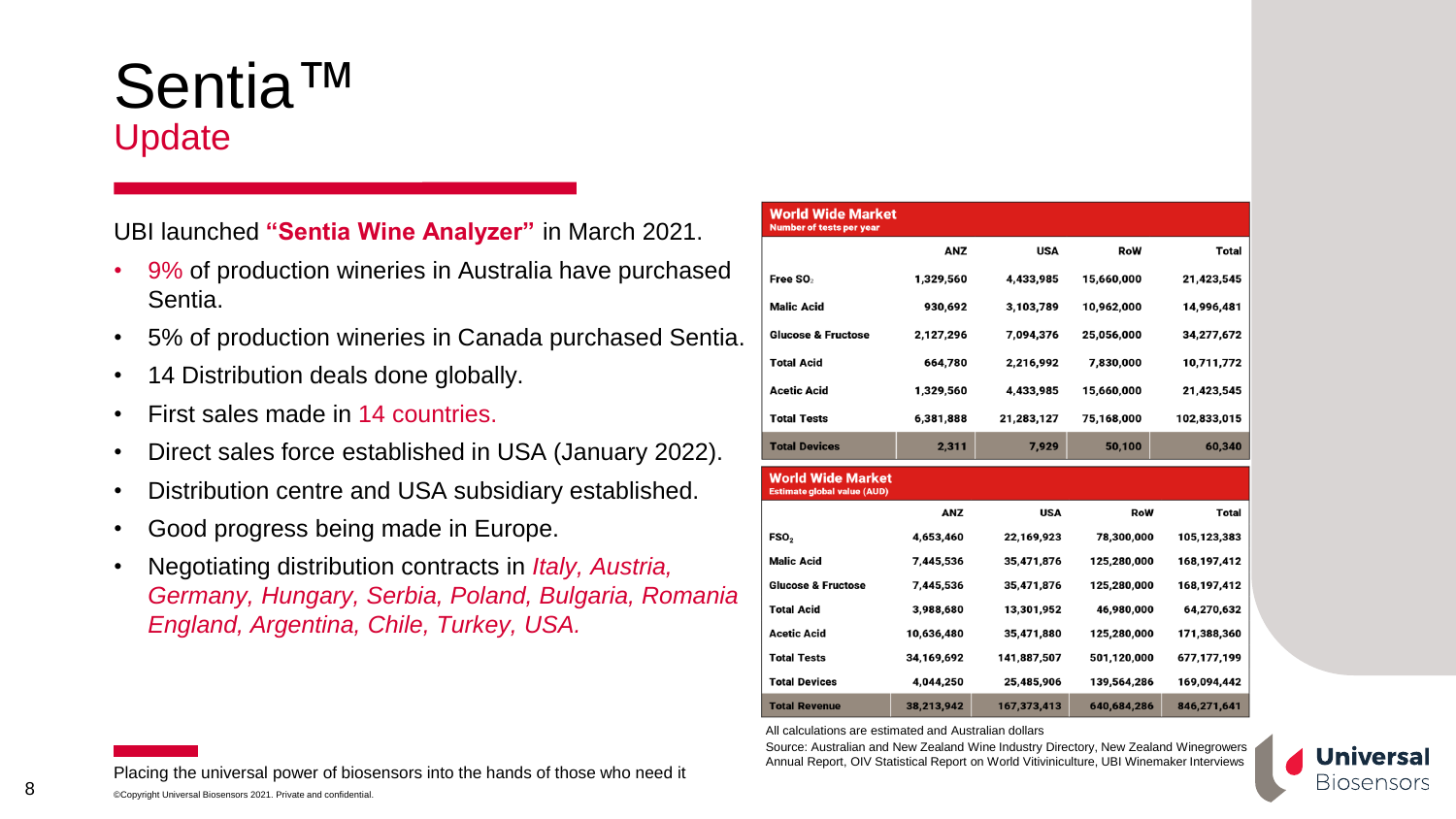## Sentia™

### New Products and Market Potential

All winemakers test and monitor

- Free SO2 for every wine they make.
- Malic Acid for every wine they make.
- Total Sugars (Glucose & Fructose) for 99% of wine they make.
- Total Acid for 99% of wine they make.
- Acetic Acid for 90% of wine they make.



Placing the universal power of biosensors into the hands of those who need it

**UBI estimate of potential global market share Potential UBI Sales (\$AUD)** 5% 24,121,822 10% 44,071,660 15% 64,021,499 20% 83,971,337 25% 106,243,182

Assumptions

UBI has used its own market information and assumptions to estimate potential sales based on share of global market



Target Dates for New Product Launch

9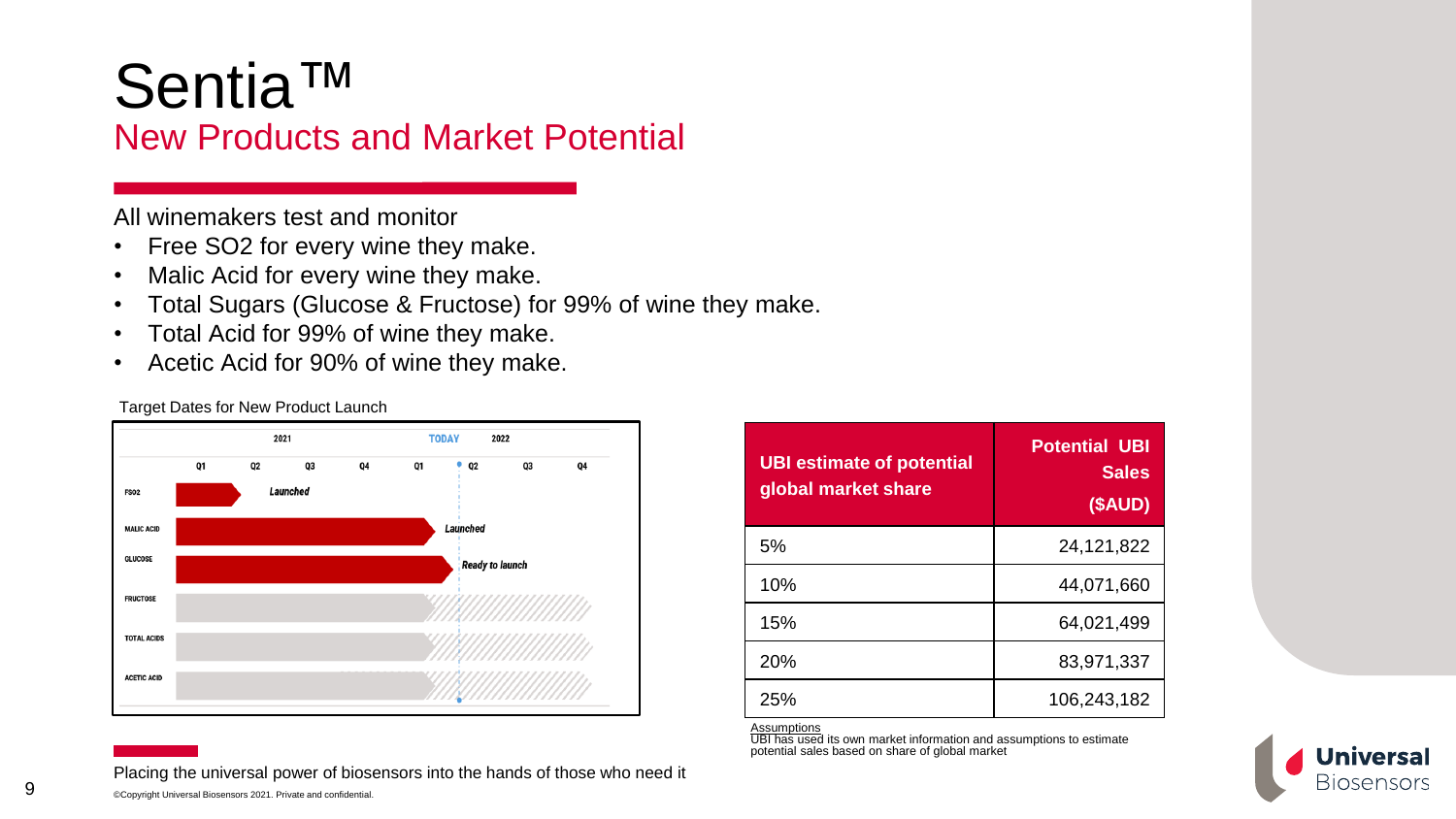### Xprecia Prime™ Approved for Sale by European Regulatory Authorities

Xprecia Prime received approval from European regulators on 24 February 2022.

The approval means Xprecia Prime can be sold in 32 countries across Europe.

UBI expect the first 1,000 Xprecia Prime systems to be delivered H1 22.

UBI has spent 7 years and tens of millions of dollars developing Xprecia Prime.

UBI believe Xprecia Prime's performance is equal to or better than any PT/INR device available.

|                                                        | UBI:<br><b>Xprecia Prime</b> | UBI:<br>Xprecia Stride | iLine:<br><b>MicroINR</b> | Roche:<br>CoaguChek<br><b>Vantus</b> | Roche:<br><b>CoaguChek Plus</b> |
|--------------------------------------------------------|------------------------------|------------------------|---------------------------|--------------------------------------|---------------------------------|
| Sample Size (µL)                                       | 8                            | 8                      | 3                         | 8                                    | 8                               |
| Unit of Measure                                        | INR & SEC                    | INR & SEC              | <b>INR</b>                | <b>INR</b>                           | INR, SEC %Q                     |
| Measuring Range                                        | V<br>$0.8 - 8.0$             | $0.8 - 4.5*$           | $0.8 - 6.0$               | $0.8 - 6.0$                          | $0.8 - 8.0$                     |
| Accuracy vs<br>reference (slope,<br>intercept, $r^2$ ) | 0.96, 0.09, 0.94 $\sqrt$     | 0.95, 0.1, 0.91        | 1.04, 0.03, 0.94          | 0.98, 0.1, 0.83                      | 1.075, -0.1, 0.94               |
| <b>Touchscreen</b>                                     | Υ                            | Υ                      | N                         | N                                    | Υ                               |
| Data Communication                                     | Wired / Wireless $\bm{\vee}$ | Wired                  | Wired                     | Wired / Wireless                     | <b>Wireless</b>                 |
| Power<br><b>Test Memory</b>                            | Rechargeable<br>2000         | 3 AA Batteries<br>1000 | Rechargeable<br>199       | 4 AAA Batteries<br>400               | Rechargeable<br>2000            |
| Price                                                  | $<<$ \$650                   | \$1000                 | \$650                     | $$650 - $900$                        | $$1050 - $1550$                 |

\*4.5 in USA, 8.0 in EU. Xprecia Prime 8.0 in EU. TBC in USA All prices are Australian dollars Source: iLine, Roche

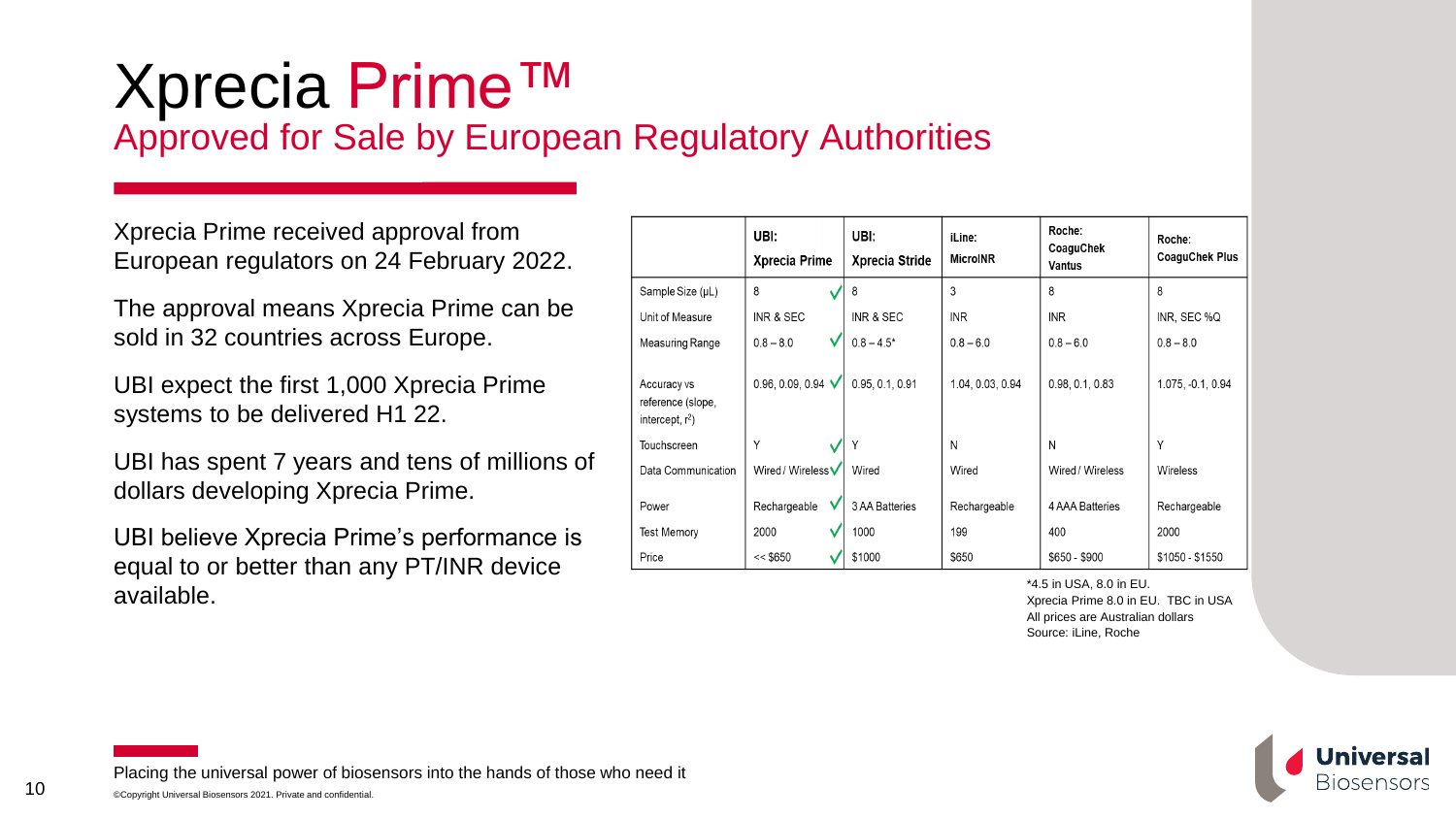# Xprecia Prime™

Approved for Sale by European Regulatory Authorities

Clinical trial required for FDA approval commenced and first patient enrolled

- 63 of 360 patients recruited.
- Clinical trial expected to be completed mid 2022.

Regulatory submission then approval expected in USA H2 2022 or Q1 2023.

Direct sales staff have been employed in Europe to facilitate growth.

Distribution centre and European subsidiary established.

UBI expect to increase its market share of the global PT/INR coagulation market with the launch of Xprecia Prime.

| <b>UBI</b> estimate of<br>potential global<br>market share | <b>Potential</b><br><b>UBI Sales</b><br>(\$AUD) |
|------------------------------------------------------------|-------------------------------------------------|
| 5%                                                         | 21,296,773                                      |
| 10%                                                        | 42,593,546                                      |
| 15%                                                        | 63,890,319                                      |
| 20%                                                        | 85,187,092                                      |
| 25%                                                        | 106,483,865                                     |

Assumptions and References UBI has used its own historical market information and public data to generate estimated potential sales based on share of global market. Sources include Greystone Research, Global Data, Siemens, Boston Biomedical Analysis and Lincare.

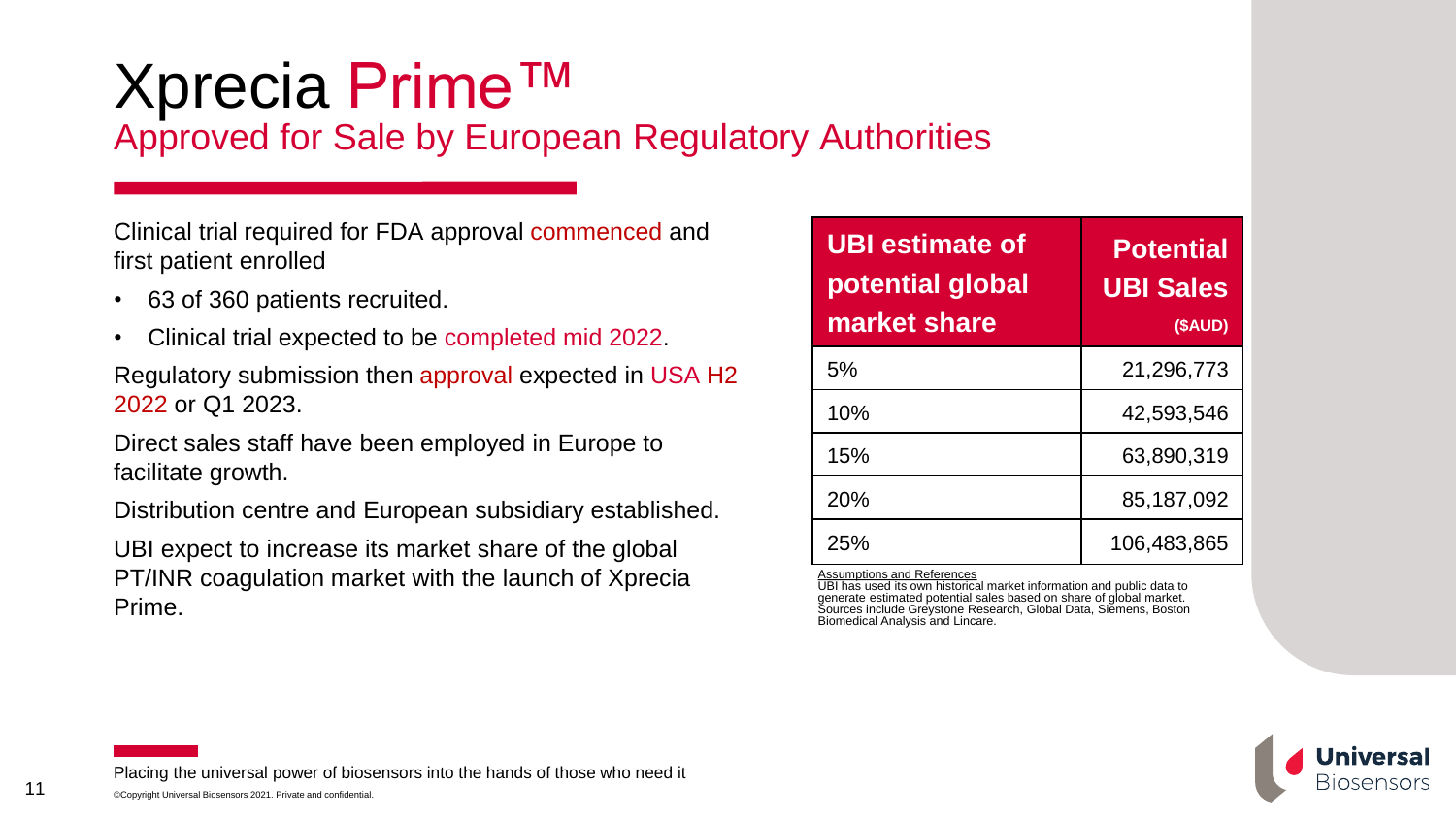### Xprecia Stride™ Sold in 36 Countries

Contribution from Gross Margin up 17% during FY21. Average Selling price per strip up 27% during FY21. Agreed 16 new distribution deals.

Installed base of over 3,500 units worldwide.

50+ distributors (x Japan) worldwide and sold in 36 countries .

Migrating existing Siemens distribution network to UBI.

Strong sales growth expected Q1 FY22.



- 
- 
- 
- 
- 
- 
- 
- 
- 
- 
- 
- 
- 

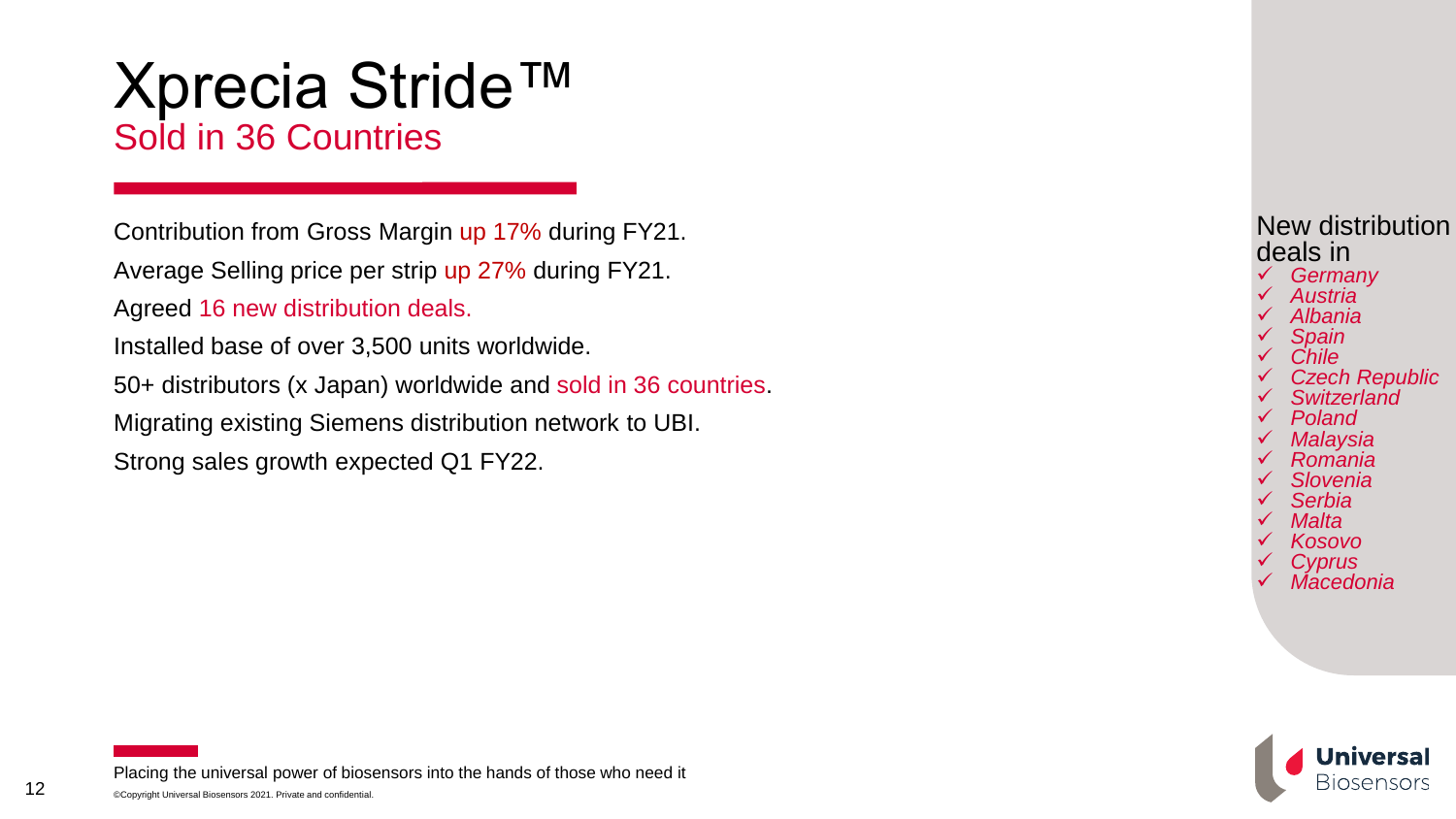# Specialist Blood Laboratory

Hemostasis Reference Laboratory

Our specialist blood laboratory business grew sales by 245% during FY21.

We are expanding our specialist services into:

- Inflammatory disease;
- Cytokines; and
- Multiplex Immunoassay Platform.

New clients have been secured.

New equipment has been purchased.

New premises and laboratory fitted out.

Good longer term sales growth prospects.

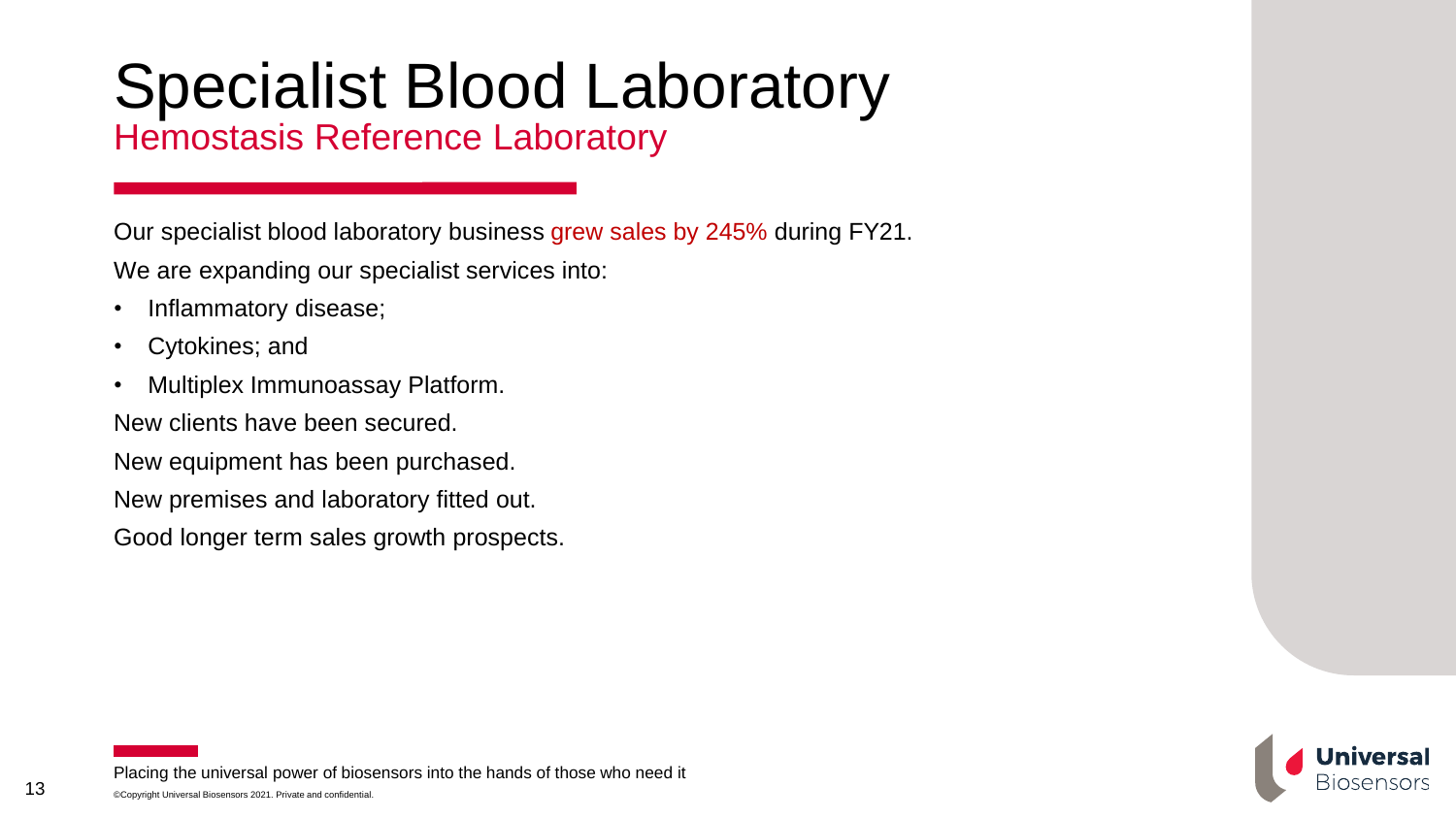### New Product Development The Future of UBI

In addition to the Sentia wine tests in development (Fructose, Total Acid and Acetic Acid) and Xprecia Prime (UBI's new PT/INR coagulation testing platform); UBI is developing a suite of new products all of which use UBI's handheld, portable analyzer, including:

Diabetes test for animals.

#### Tn Antigen cancer biosensor

A cancer biomarker capable of detecting changes of a patient's cancer status (carcinoma) from a finger prick of blood.

Aptamer based biosensors. UBI's first two products in development using aptamers are:

- 1. An instant SARS-CoV-2 N-Protein (COVID-19) test capable of detecting and measuring a patients COVID-19 status within 30 seconds from a drop of saliva or nasal swab
- 2. Three instant fertility hormone tests (Estradiol, Progesterone and Luteinizing Hormone).

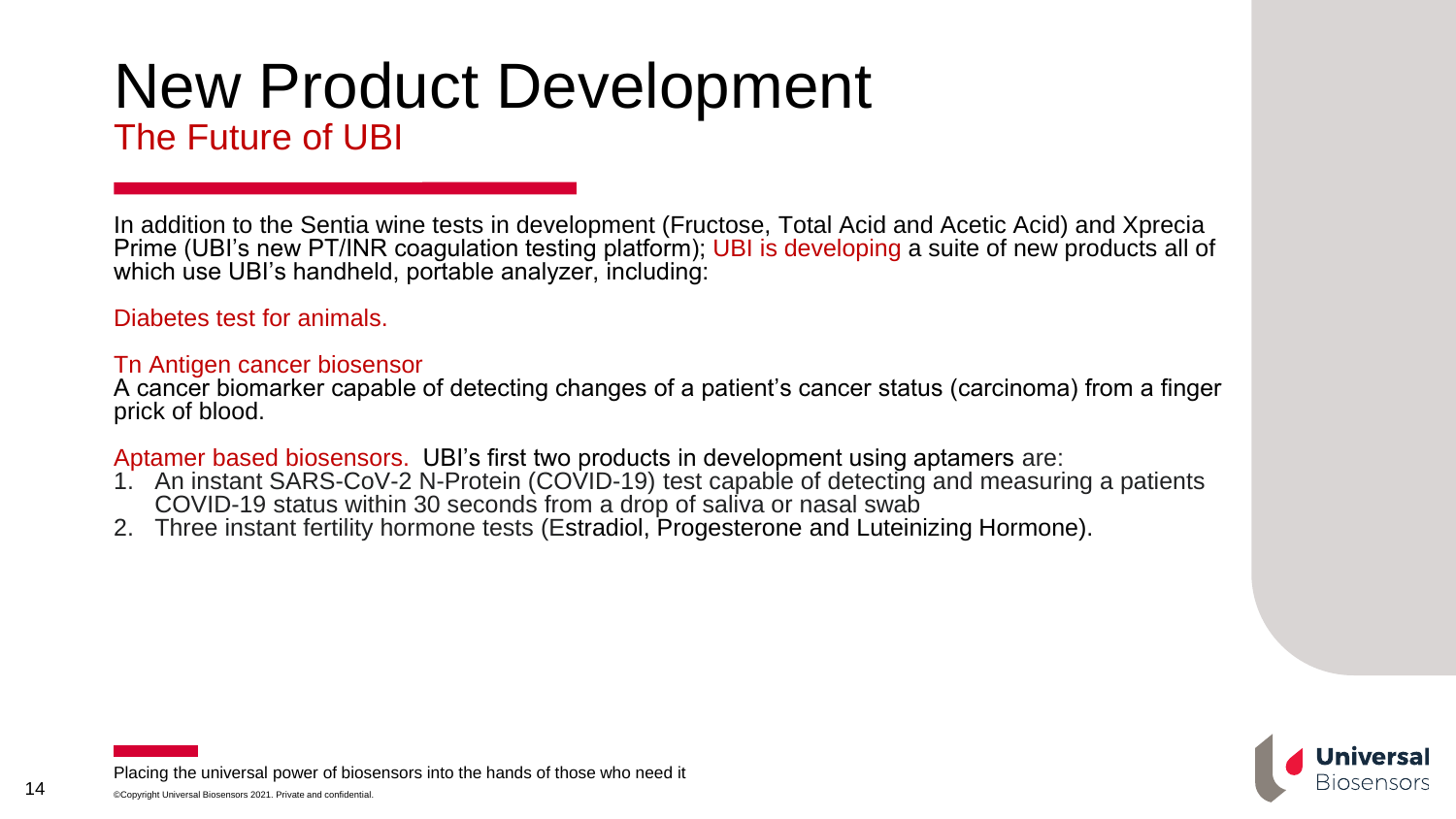Petrackr™ Blood Glucose Monitor

Biosensor test strip and meter development for measuring and monitoring of blood glucose for diabetes in cats and dogs has commenced and is on track.

Anticipated to launch Q4 2022 (early 2023).

There are no significant regulatory hurdles.

Market opportunity in excess of \$200m.

| <b>UBI estimate of potential</b><br>global market share | <b>Potential</b><br><b>UBI Sales</b><br>(\$AUD) |
|---------------------------------------------------------|-------------------------------------------------|
| 5%                                                      | 9,621,294                                       |
| 10%                                                     | 21,426,622                                      |
| 15%                                                     | 35,787,816                                      |
| 20%                                                     | 59,163,570                                      |
| 25%                                                     | 82,348,294                                      |

Assumptions

UBI has used its market information and public data to generate estimated potential sales based on share of global market.

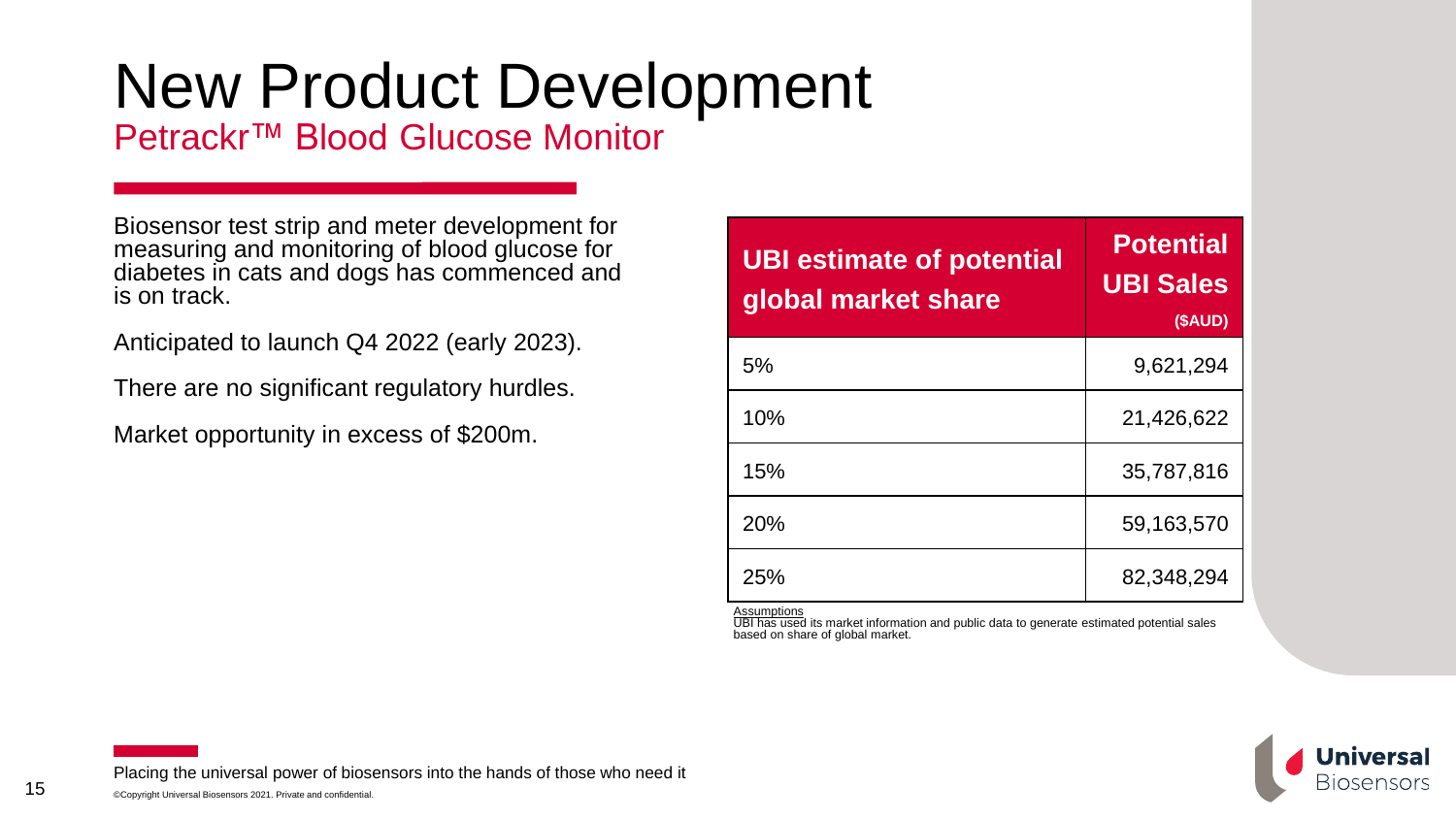Tn Antigen Cancer Biomarker

UBI's ambition is:

- To develop a finger prick blood test which can be used by oncologists in clinics, hospitals, GP clinics or at home.
- For the handheld Tn biosensor to accurately measure a patient's cancer status (monitoring of remission and reoccurrence) in easier, cheaper and more frequent tests.
- Ultimately the Tn cancer biomarker test may be used for cancer screening and staging.

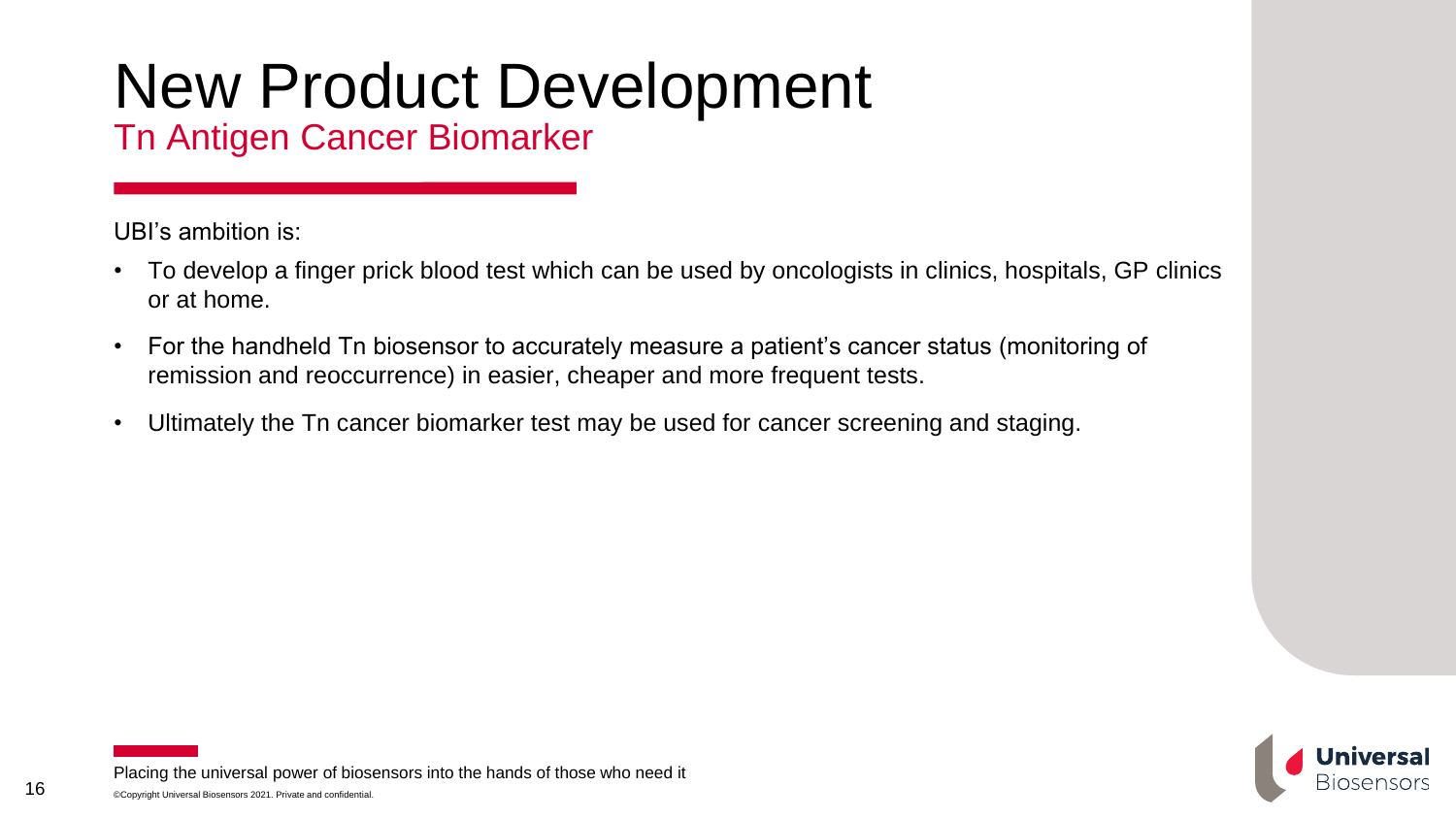Tn Antigen Cancer Biomarker

Tn antigen is almost exclusively associated with the development and progression of cancer (carcinoma's).

Tn antigen is an O-glycan that is very rarely expressed in healthy blood cells or peripheral tissues<sup>11</sup>.

Tn antigen may be used:

- To monitor the State of Cancer Remission<sup>[2,3,4]</sup>.
- To measure the Aggressiveness and Progression of Cancer<sup>[1,2,3,5,6,7,8,9,10,11]</sup>.
- To measure the Effectiveness of Cancer Treatment<sup>[2,3,11]</sup>.
- As a biomarker for Early Detection of Cancer<sup>[1,5,6,12,13]</sup>.
- In Research and Development markets<sup>139</sup>.

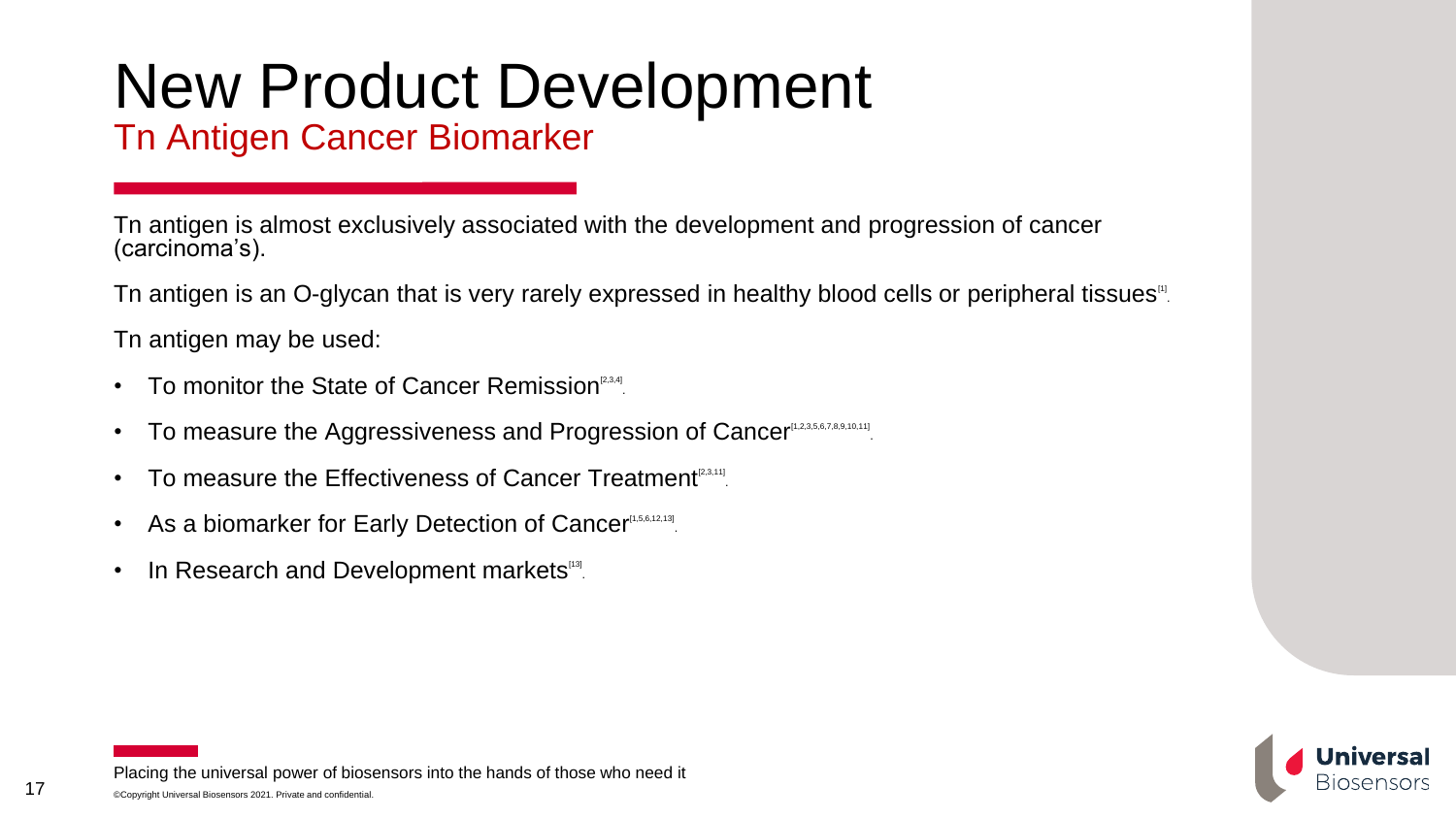Tn Antigen Cancer Biomarker

Tn Antigen biosensor development work progressing well.

The 338 patient Development Clinical Study is "on track, on budget and on time" and is due for completion in April 2022. Development Clinical Study Trial results are expected shortly after.

Trials being conducted with Peter MacCallum Cancer Centre, Victorian Cancer Biobank and CIC bioGUNE in Spain.

The aim is each patient blood sample will be used to:

- Determine the clinically relevant range of Tn concentrations;
- Confirm the role of Tn antigen in multiple cancer types;
- Validate the performance of UBI's handheld point-of-care device & test strip;
- Determine the sensitivity and specificity of the Tn Antigen biosensor; and
- Benchmark the performance of the Tn Biosensor against existing biomarker performance.

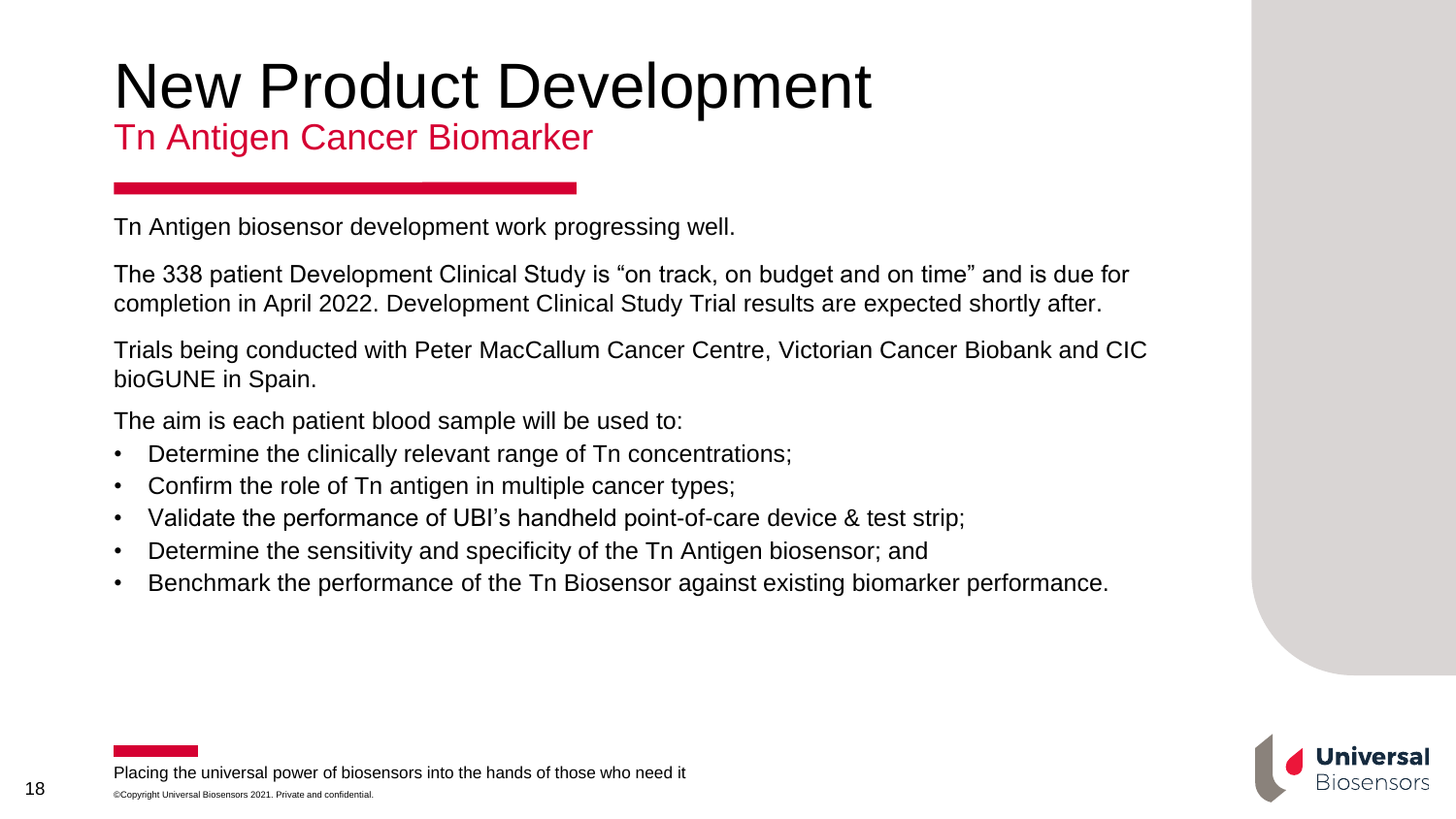### Aptamers Based Biosensors

UBI has proven in its feasibility work that aptamers (very specific functional and targeted tests for analytes of interest) can be laid down onto our biosensor strips and specific targets can be detected and measured from a very small sample size delivering almost instant results.

### [Aptamers](https://www.sciencedirect.com/topics/pharmacology-toxicology-and-pharmaceutical-science/aptamer)

- are synthetically made molecules structured as [single-stranded DNA or RNA](https://www.sciencedirect.com/topics/pharmacology-toxicology-and-pharmaceutical-science/single-stranded-rna) [oligonucleotides](https://www.sciencedirect.com/topics/biochemistry-genetics-and-molecular-biology/oligonucleotide).
- can be designed to mimic the functional properties of **monoclonal antibodies**.
- bind to very specific target molecules with high affinity and specificity (picomolar detection limits or better).
- are an alternative to [therapeutic antibodies](https://www.sciencedirect.com/topics/biochemistry-genetics-and-molecular-biology/therapeutic-antibodies) or peptide ligands.

UBI believes that aptamer sensing on its portable handheld device represents the future of detection, diagnosis and monitoring of many disease states.

Most specifically, UBI is working on two new products using the aptamer-based sensing platform:

- 1. Saliva or nasal based test that can instantly detect SARS-CoV-2 N-Protein (COVID-19).
- 2. Fertility hormones (Estradiol, Progesterone and Luteinizing Hormone) to be used in IVF and advance fertility treatments.

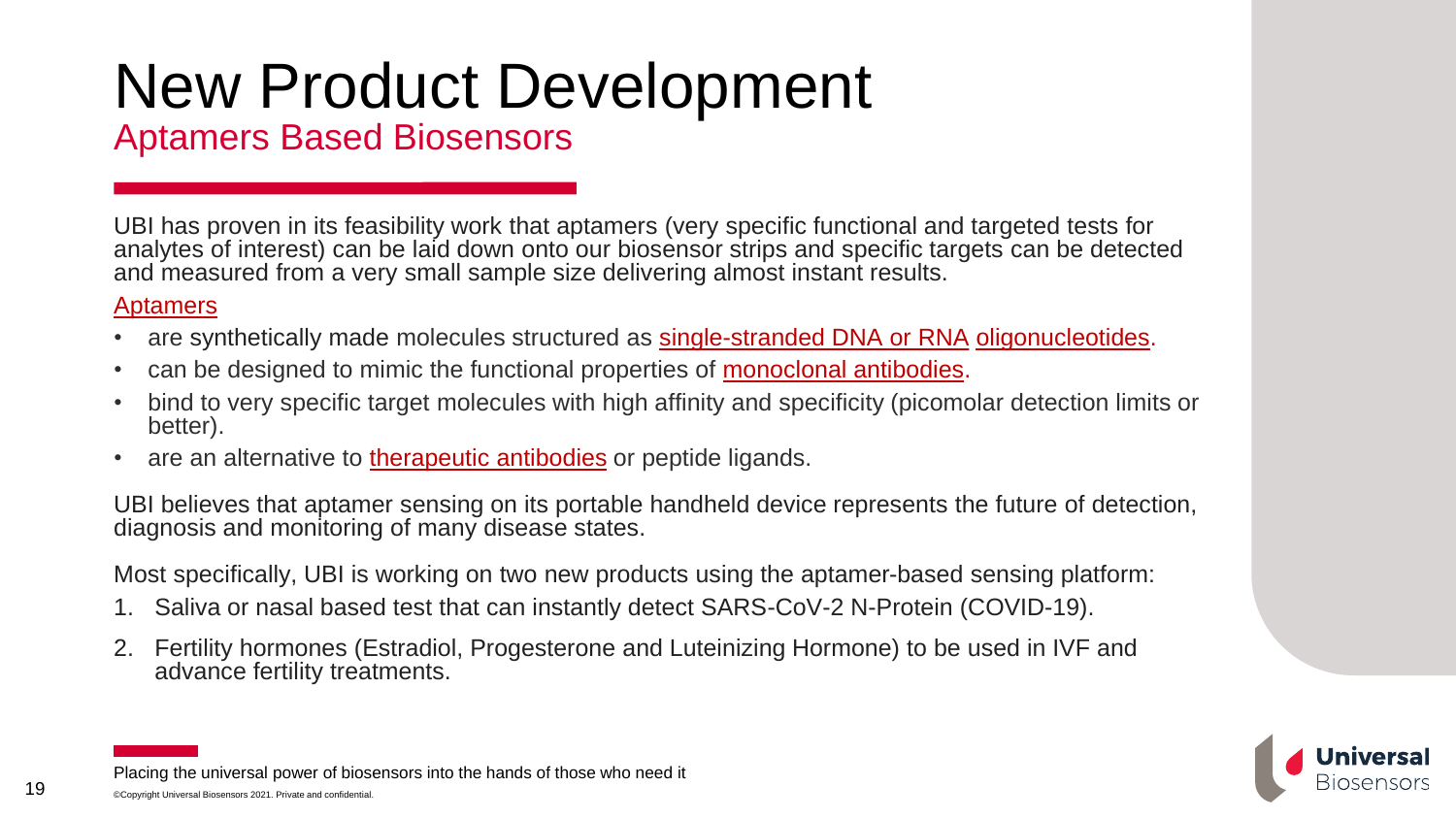## New Product Development COVID-19

UBI has secured a global exclusive License for the commercialisation of a SARS-CoV-2 N-Protein detection test (COVID -19).

UBI has successfully completed its feasibility program and performed tests on hundreds of "spiked N-Protein samples".

UBI is preparing for live virus and human trials as follows:

- Spiking saliva study to confirm performance at different concentrations of virus.
- Live virus across the different COVID-19 variants in saliva and nasal swab samples to test
	- $\checkmark$  Reproducibility,
	- $\checkmark$  Clinical sensitivity,
	- $\checkmark$  Clinical specificity, and
	- Limit of detection.

COVID-19 Testing Market (Billion USD)



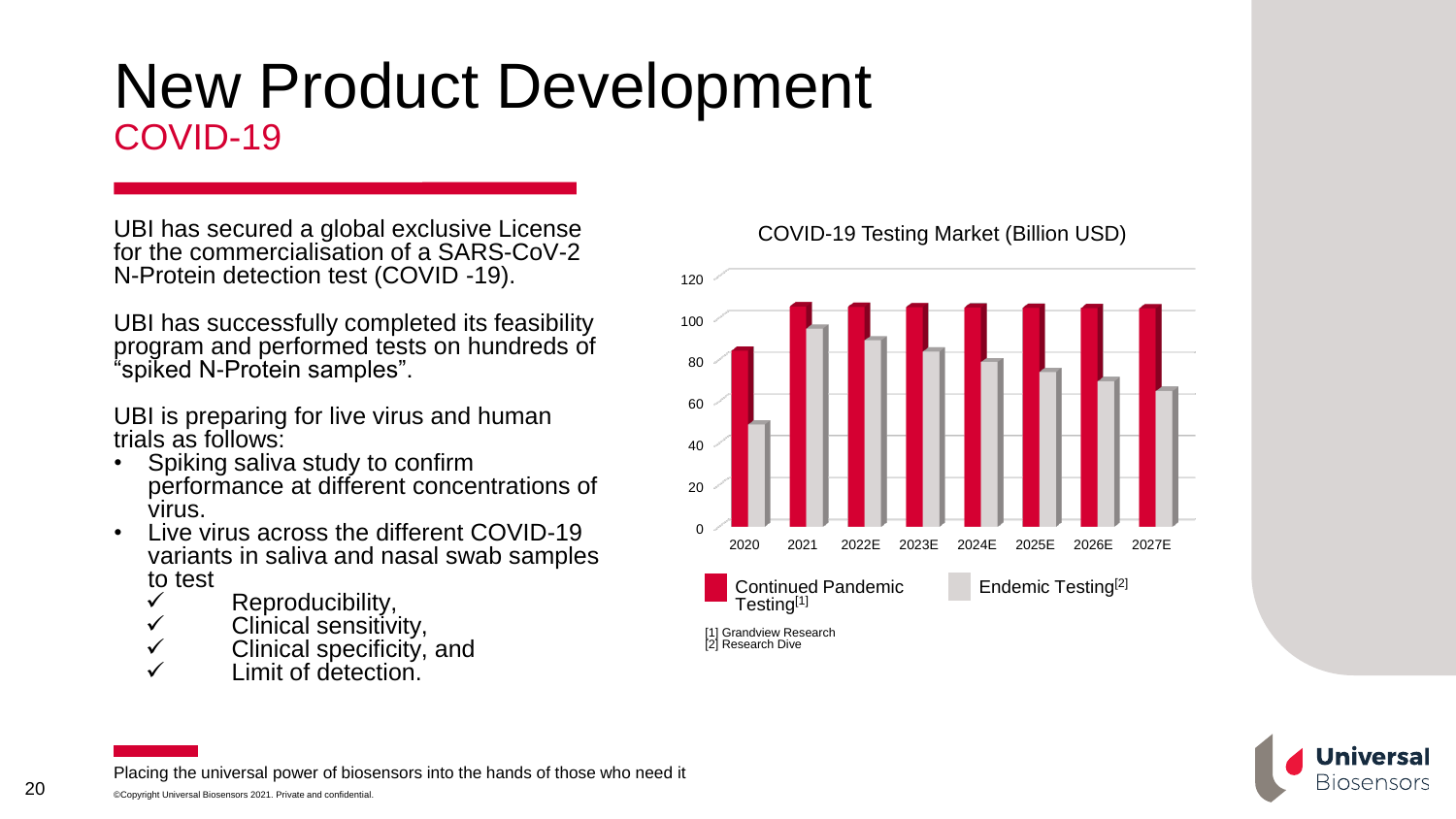## New Product Development COVID-19

If successful, the development of UBI's Instant COVID Test (ICT) could:

- Deliver PCR levels of detection and accuracy.
- Provide near instant responses using UBI handheld portable device.
- Provide flexibility for mass testing.
- Collate and manage "meta data" from patients testing for COVID-19.
- Should be able to detect future COVID variants as N-Protein noted to be conserved.

#### Color by: 4.000.000 Age Group For Log<sub>2</sub>-Transformed [Nucleocapsid]  $R^2 = 0.90$ O Ped 1,000,00 Slope (95%Cl) =  $-0.87$  ( $-0.92$ ,  $-0.82$ ) Adult 400.000 100,000 40,000 **NOT** ING L<sub>ough</sub> 10,000 4.000 Generic RAT **RAT** lateral flow tests have LoD here 400 Quidel Sofia  $100 -$ **BD** Veritor  $\Delta \Omega$ **R-PLEX** UBI ICT LoD expected at or below 0.1 pg/mL S-PLEX  $0.4$ of N protein  $12$ 20 22 24 26 28 30  $32$  $34$ 36 38 14 16 40 PCR Ct Value

Limits of Detection (LoD) Comparison

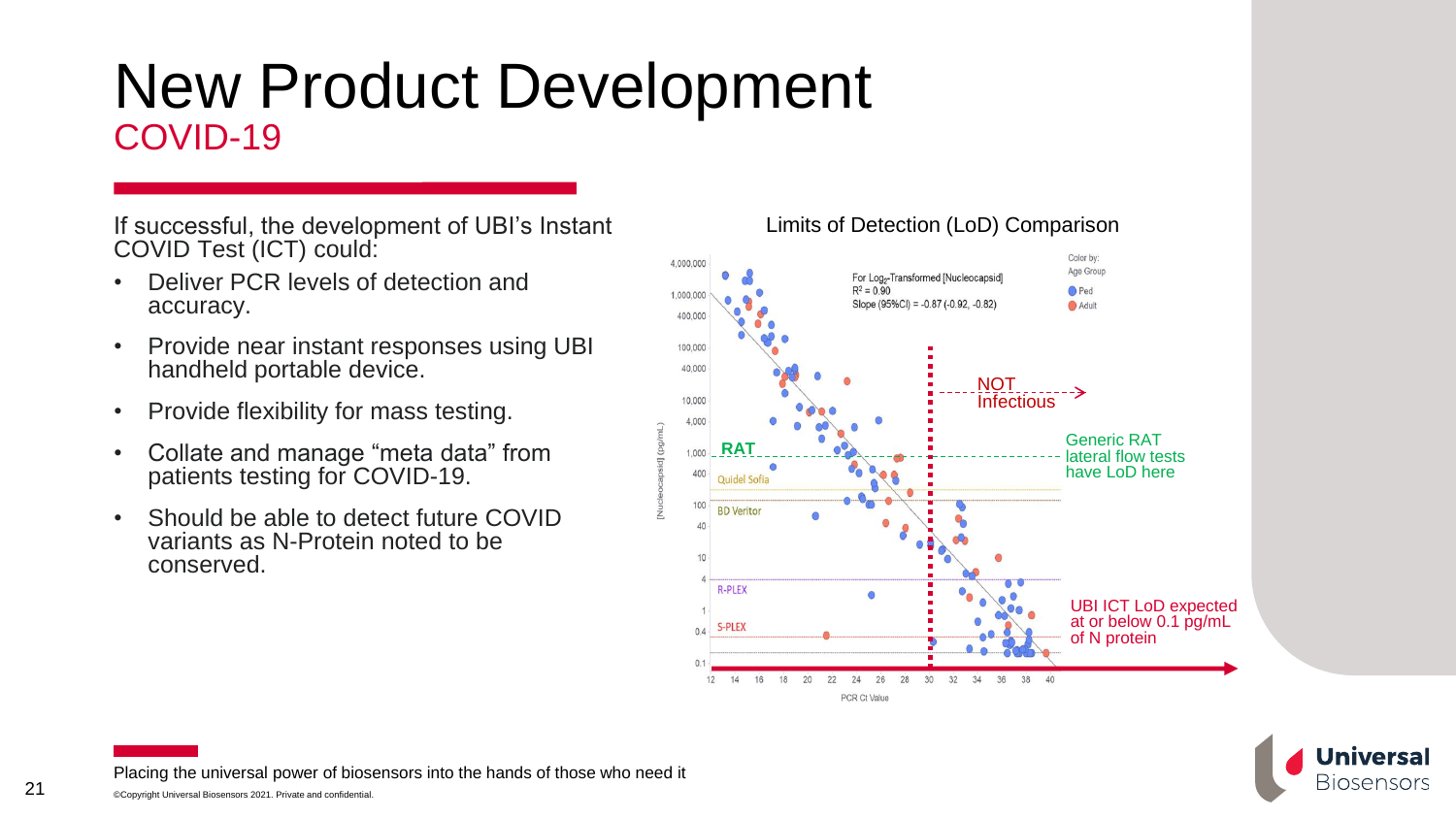### Fertility Biosensors

UBI is developing an aptamer based handheld device and consumable biosensor test strip that (if successful) will be able to detect key fertility hormones (Estradiol, Progesterone and Luteinizing Hormone) in small samples of whole blood in less than 5 minutes.

Patients would be able to self test and monitor in the privacy of their own home.

Future applications include HCG, AMH, FSH etc.

Delivery of aptamers commissioned and expected H1 2022.

Proof of concept, feasibility and development trials to commence Q2 2022.

| <b>Region</b>        | <b>Number of</b><br><b>Cycles</b> | <b>Testing</b><br><b>Market</b><br>(SAUD) |
|----------------------|-----------------------------------|-------------------------------------------|
|                      |                                   |                                           |
| Asia                 | 1,025,917[1,2]                    | 553,995,180                               |
| Europe               | 918,159[3]                        | 495,805,860                               |
| <b>North America</b> | 347,625[4,5]                      | 187,717,500                               |
| Latin America        | 93,600[6]                         | 50,544,000                                |
| <b>AUS &amp; NZ</b>  | 88,929 <sup>[7]</sup>             | 48,021,660                                |
| Africa               | 25,770[8]                         | 13,915,800                                |
| Worldwide            | 2,500,000 <sup>[2]</sup>          | 1,350,000,000                             |

1. https://www.focusonreproduction.eu/article/News-in-Reproduction-China-registry#:~:text=China%20is%20the%20world's%20most,Beijing%2C%20Shanghai%20and%20Guandong

2. https://www.rbmojournal.com/article/S1472-6483(18)30598-<br>4/pdf#:~:text=Over%208%20million%20IVF%20children,in%20over%20500%2C000%20deliveries%20annually<br>3. https://academic.oup.com/hropen/article/2020/3/hoaa032/5879305

1ttps://www.cdc.gov/art/artdata/index.html#:~:text=Based%20on%20CDC's%20201

nts. 5. https://www.tripodfertility.com/what-is-the-success-rate-of-in-vitro-fertilization-in-canada/

6. https://www.sciencedirect.com/science/article/abs/pii/S1472648320300924<br>7. https://www.feriilitysociety.com.au/wp-content/uploads/Assisted-reproductive-technology-in-Australia-and-New-Zealand-2019.pdf<br>8. https://anara-a

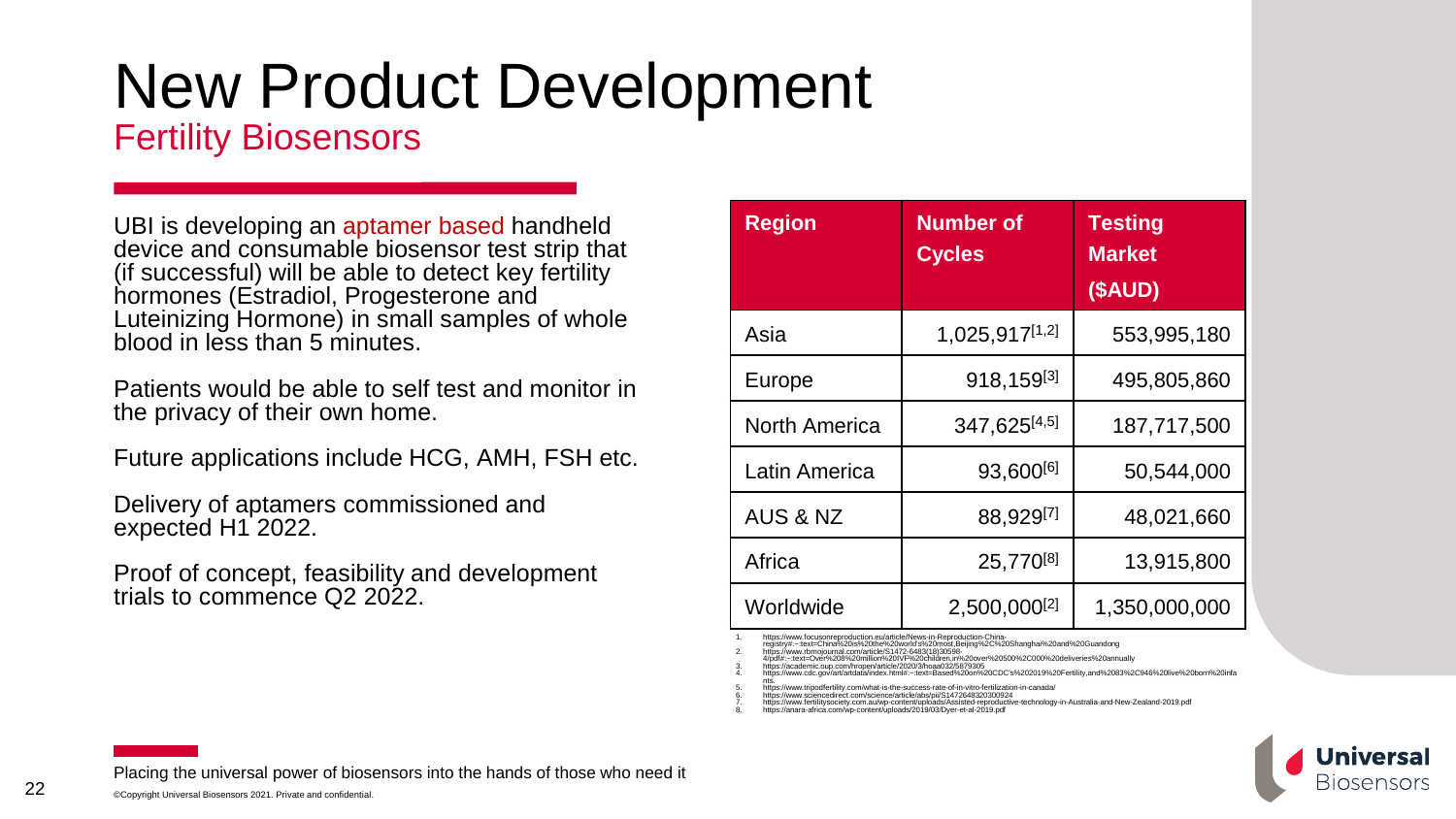### Finance 12 Months Ended 31 December 2021

Sales up 80%.

Sentia Sales \$1.15m

Services revenue up 245%.

Gross Profit up 238%.

Coagulation revenue per strip up 27%.

Receipts from customers up 412%.



**Universal Biosensors**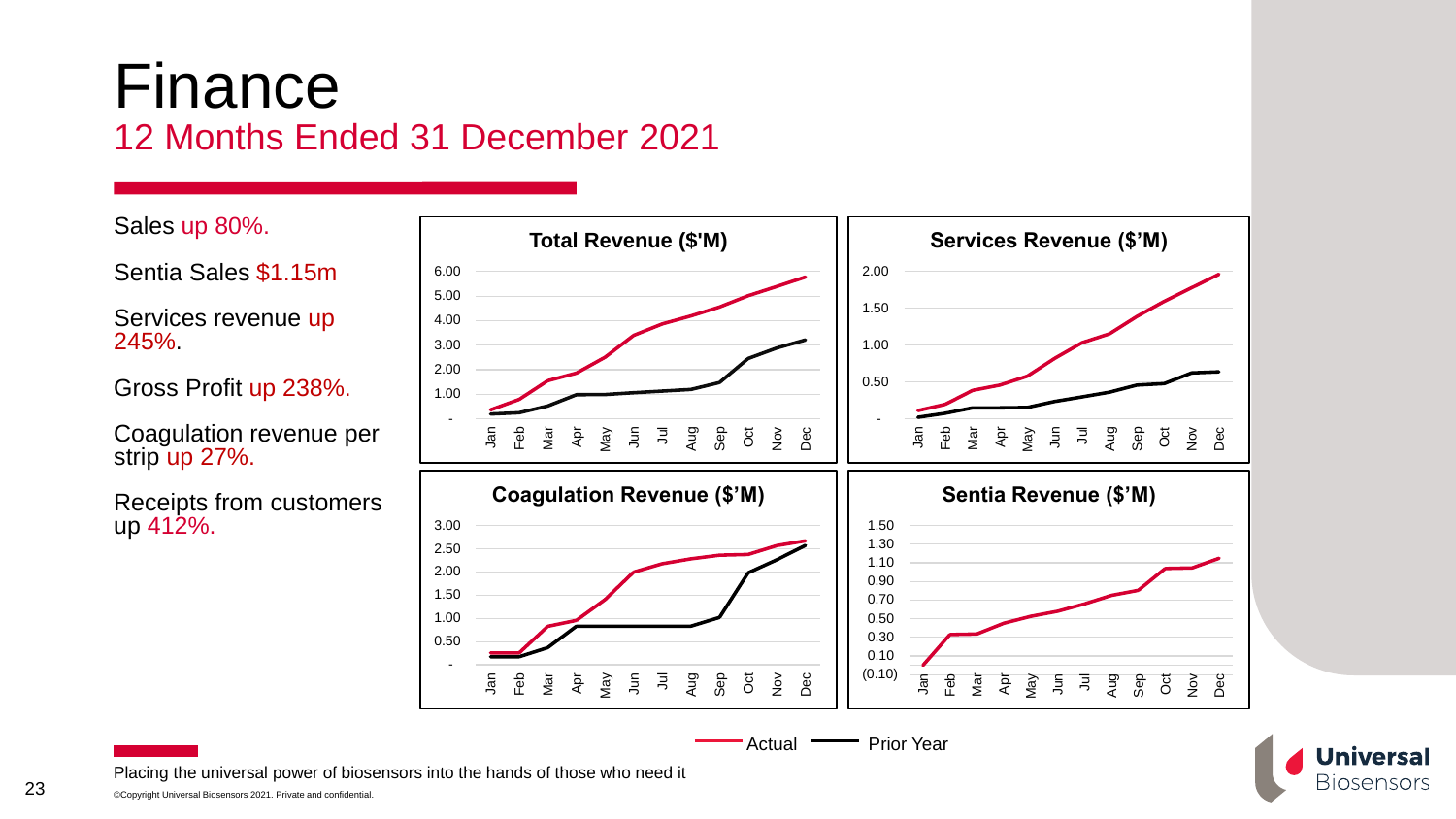### Finance Strong Cash Position



Placing the universal power of biosensors into the hands of those who need it

©Copyright Universal Biosensors 2021. Private and confidential.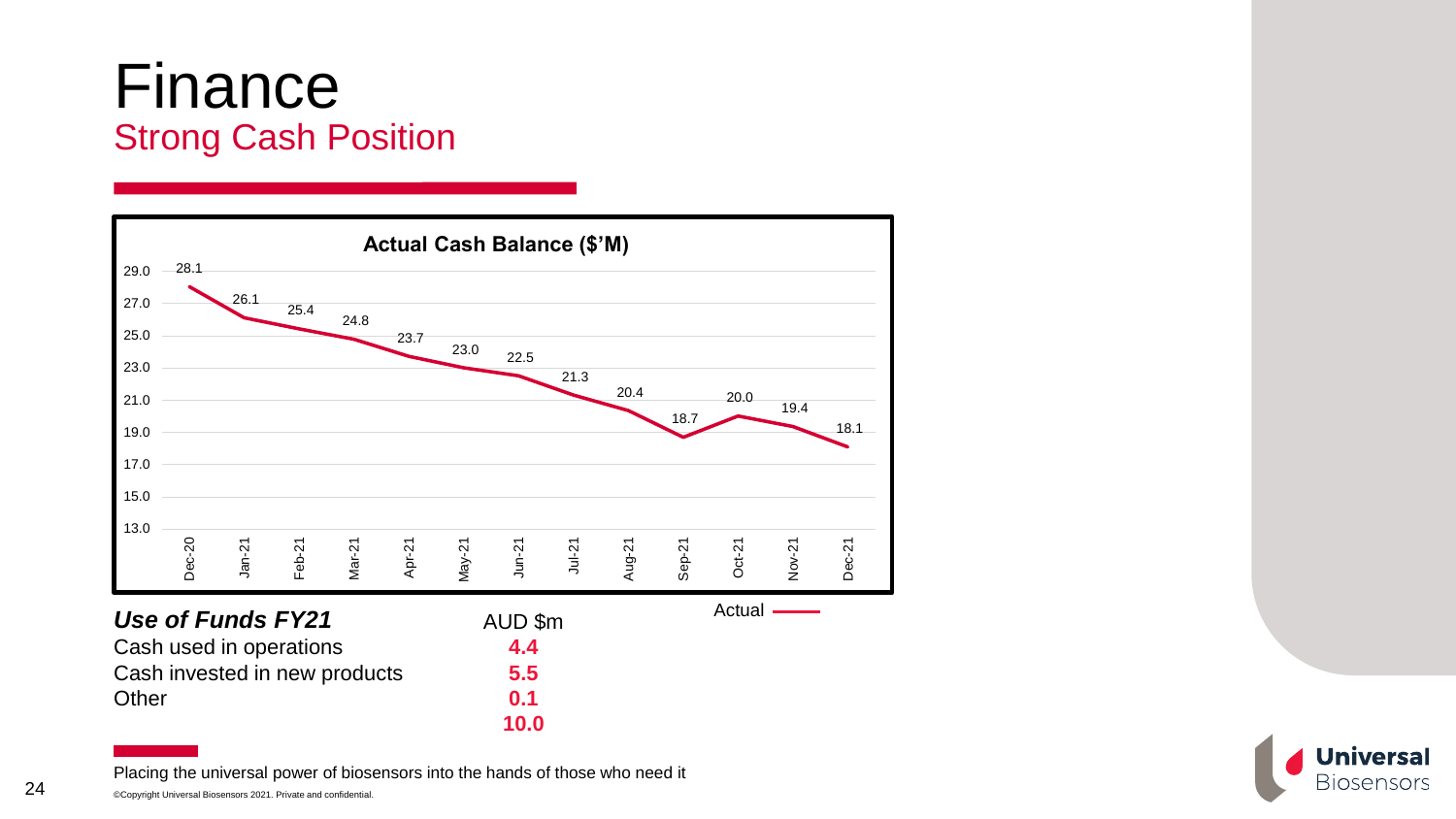### Finance Profit and Loss Summary FY21

| \$m                               | 2021    | 2020   | Change % |
|-----------------------------------|---------|--------|----------|
| Coagulation testing products      | 2.67    | 2.57   |          |
| Wine testing products             | 1.15    | 0.00   |          |
| Coagulation testing services      | 1.96    | 0.57   | 245%     |
| Other services                    | 0.00    | 0.07   |          |
| <b>Total revenue</b>              | 5.78    | 3.20   | 80%      |
| Cost of goods sold & services     | 3.67    | 2.58   | 42%      |
| Gross profit (\$)                 | 2.11    | 0.62   | 238%     |
| Other expenses                    |         |        |          |
| Depreciation & amortization       | 2.18    | 2.23   |          |
| R&D expenses                      | 9.28    | 5.04   | 84%      |
| Selling, general & administrative | 5.61    | 5.88   |          |
| <b>Total expenses</b>             | 17.06   | 13.16  | 30%      |
| Other income                      |         |        |          |
| R&D tax incentive income          | 3.88    | 2.83   | 37%      |
| Other                             | 0.58    | 2.07   |          |
| <b>Total other income</b>         | 4.45    | 4.89   | (9%)     |
| <b>Net loss</b>                   | (10.51) | (7.64) | 38%      |

### **Highlights**

- Sales up 80%.
- 14 new Distribution Agreements for Sentia.
- Record HRL sales up 245%.
- Gross Profit up 238%.
- Increase in R&D including clinical trials for Xprecia Prime, Tn Antigen & Aptamers.
- Operating costs tightly managed down 5%.

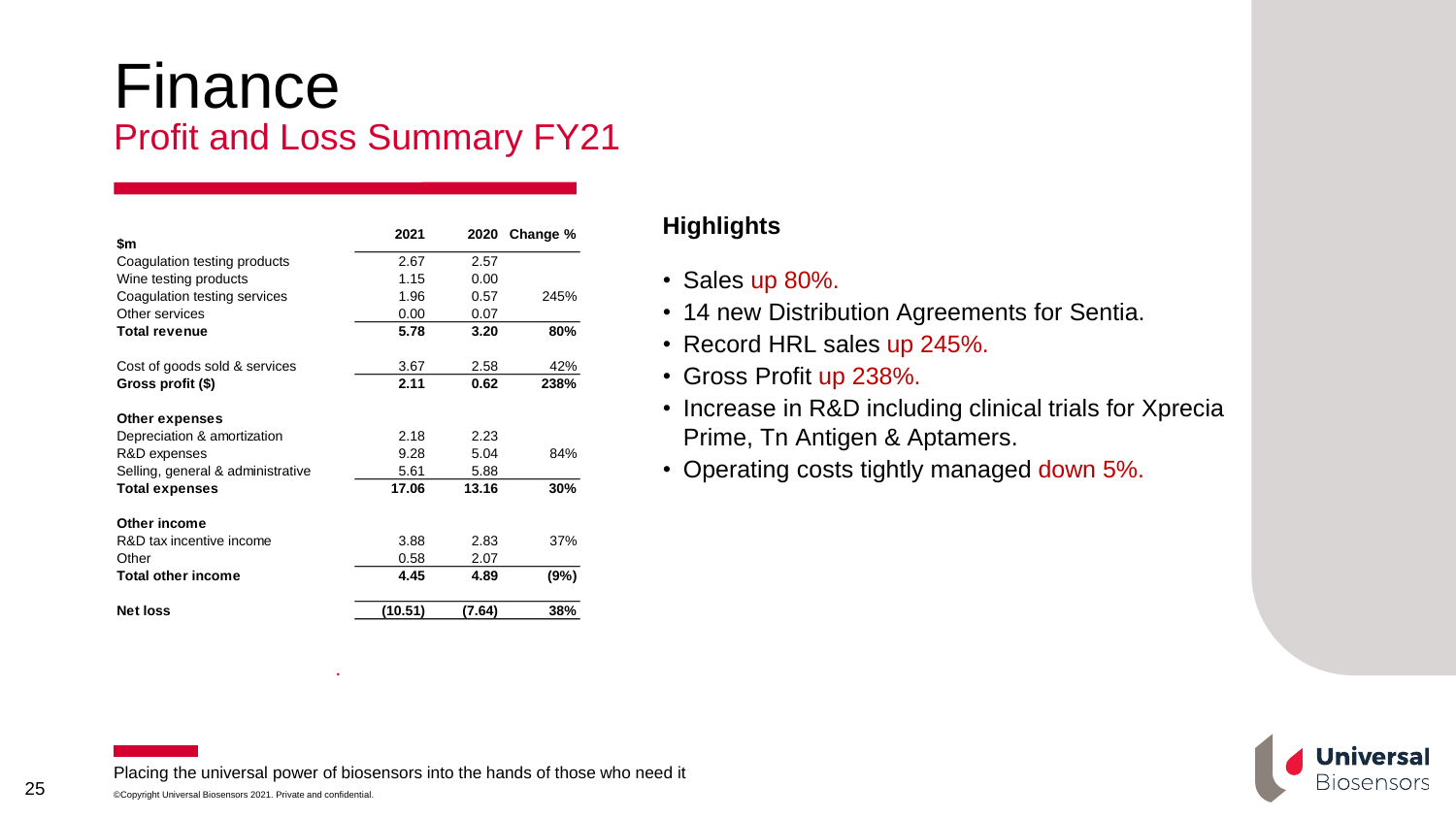### Finance Cash Flow Summary FY21

| \$m                                                        | 2021    |         | 2020 Change % |
|------------------------------------------------------------|---------|---------|---------------|
| Cash flows from operating activities                       |         |         |               |
| Receipts from customers                                    | 3.97    | 0.78    | 412%          |
| Government grants and tax incentives                       | 3.13    | 3.90    |               |
| Payments to suppliers and employees                        | (17.00) | (12.97) | 31%           |
| Net cash used in operating activities                      | (9.90)  | (8.29)  | 19%           |
| Cash flows from investing activities                       |         |         |               |
| Property, plant and equipment                              | (0.67)  | (0.39)  |               |
| Other                                                      | 0.00    | 0.03    |               |
| Net cash used in investing activities                      | (0.67)  | (0.36)  | 85%           |
| Cash flows from financing activities                       |         |         |               |
| Proceeds from exercise of options                          | 0.08    | 0.00    |               |
| Proceeds from borrowings                                   | 0.02    | 0.04    |               |
| Net cash provided by financing activities                  | 0.10    | 0.04    | 116%          |
| Cash and cash equivalents at beginning of period           | 28.06   | 37.19   | (25%)         |
| Net decrease in cash, cash equivalents and restricted cash | (10.47) | (8.62)  | 21%           |
| Effect of movement in exchange rates on cash held          | 0.51    | (0.52)  |               |
| Cash and cash equivalents at end of period                 | 18.10   | 28.06   | (35%)         |

### **Highlights**

• Receipts from customers up 412%.



Placing the universal power of biosensors into the hands of those who need it

26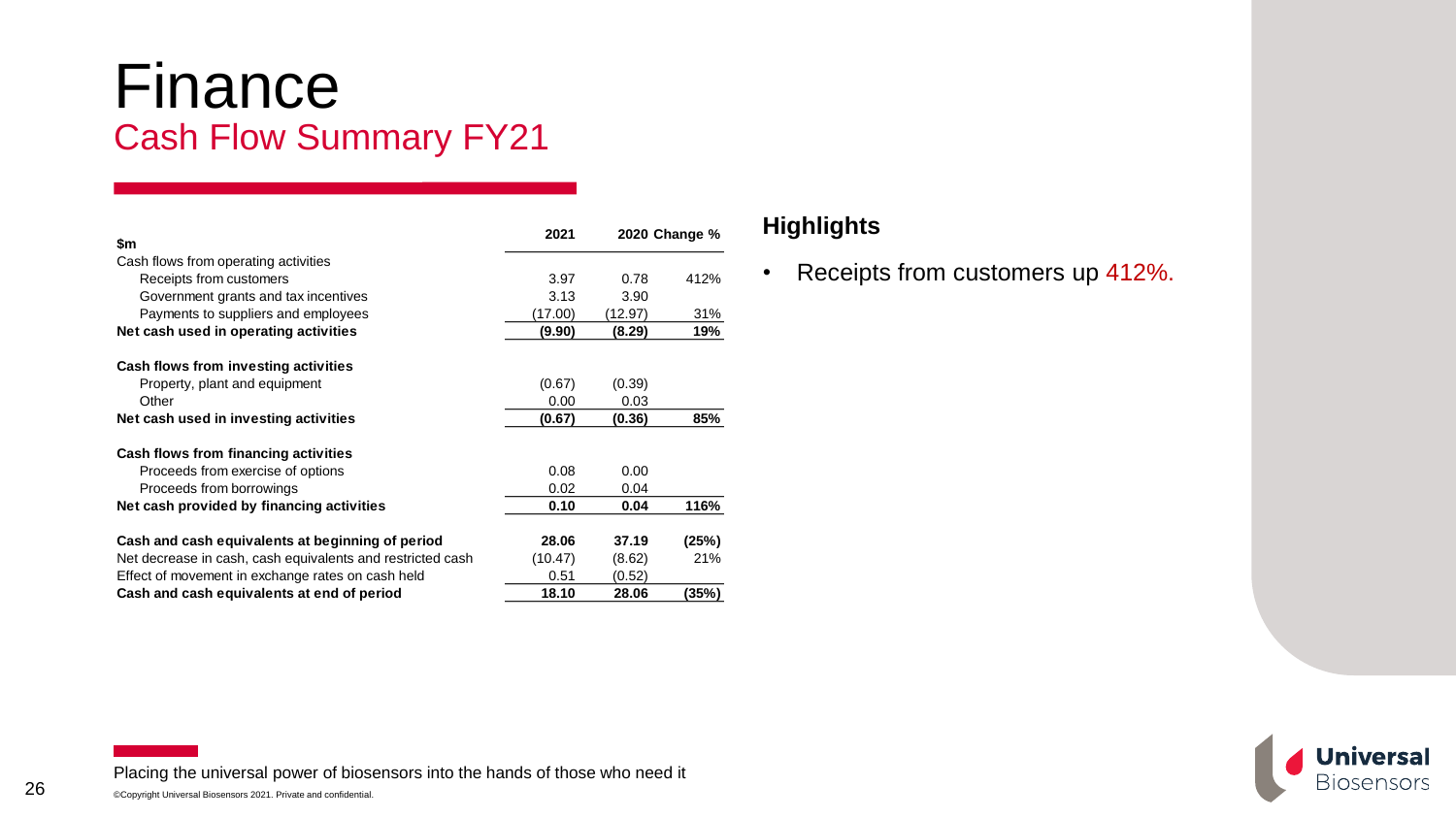### Finance Balance Sheet Summary FY21

| \$m                                        | 2021  | 2020  |
|--------------------------------------------|-------|-------|
| <b>Assets</b>                              |       |       |
| Cash, cash equivalents and restricted cash | 17.29 | 25.74 |
| Inventories                                | 2.14  | 1.88  |
| Trade receivables                          | 0.48  | 0.07  |
| Prepayments and other current assets       | 4.94  | 3.70  |
| <b>Total current assets</b>                | 24.85 | 31.39 |
| Property, plant and equipment              | 4.10  | 4.36  |
| Intangible assets                          | 12.65 | 14.29 |
| Other non-current assets                   | 2.90  | 6.34  |
| <b>Total non-current assets</b>            | 19.65 | 24.99 |
| <b>Total assets</b>                        | 44.50 | 56.38 |
|                                            |       |       |
| Liabilities                                |       |       |
| Trade and other payables                   | 3.91  | 2.20  |
| Other liabilities                          | 5.49  | 6.76  |
| <b>Total current liabilities</b>           | 9.40  | 8.96  |
| Employee entitlements liabilities          | 0.03  | 0.02  |
| Deferred income tax liability              | 3.05  | 3.05  |
| Other liabilities                          | 4.41  | 6.38  |
| <b>Total non-current liabilities</b>       | 7.49  | 9.45  |
| <b>Total liabilities</b>                   | 16.89 | 18.41 |
|                                            |       |       |
| <b>Net assets</b>                          | 27.61 | 37.97 |
|                                            |       |       |
| <b>Total equity</b>                        | 27.61 | 37.97 |

### **Highlights**

- Increased inventories supports recent international expansion.
- Increased other current assets due to increased R&D rebate receivable.

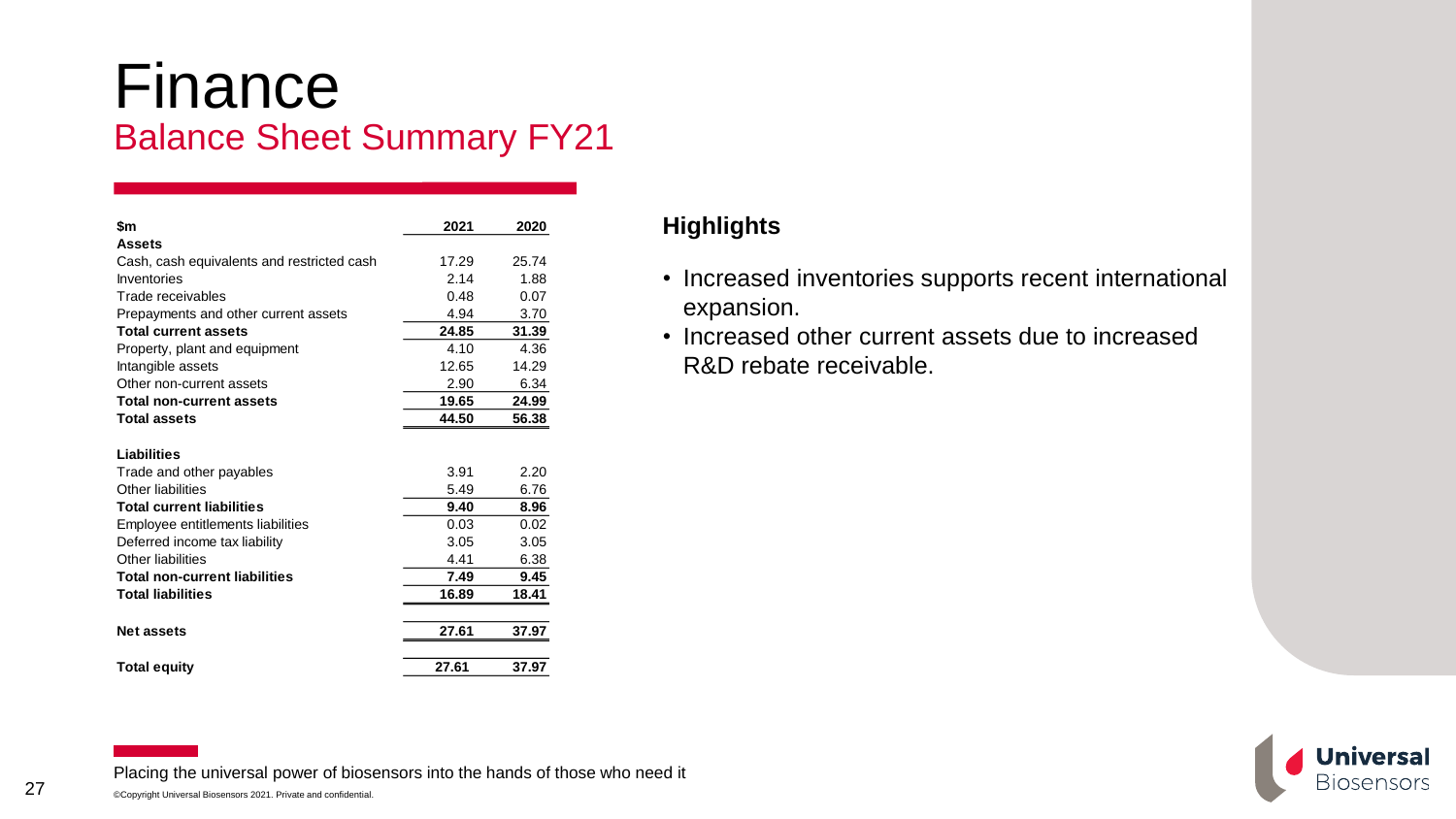### Finance Strong Share Price

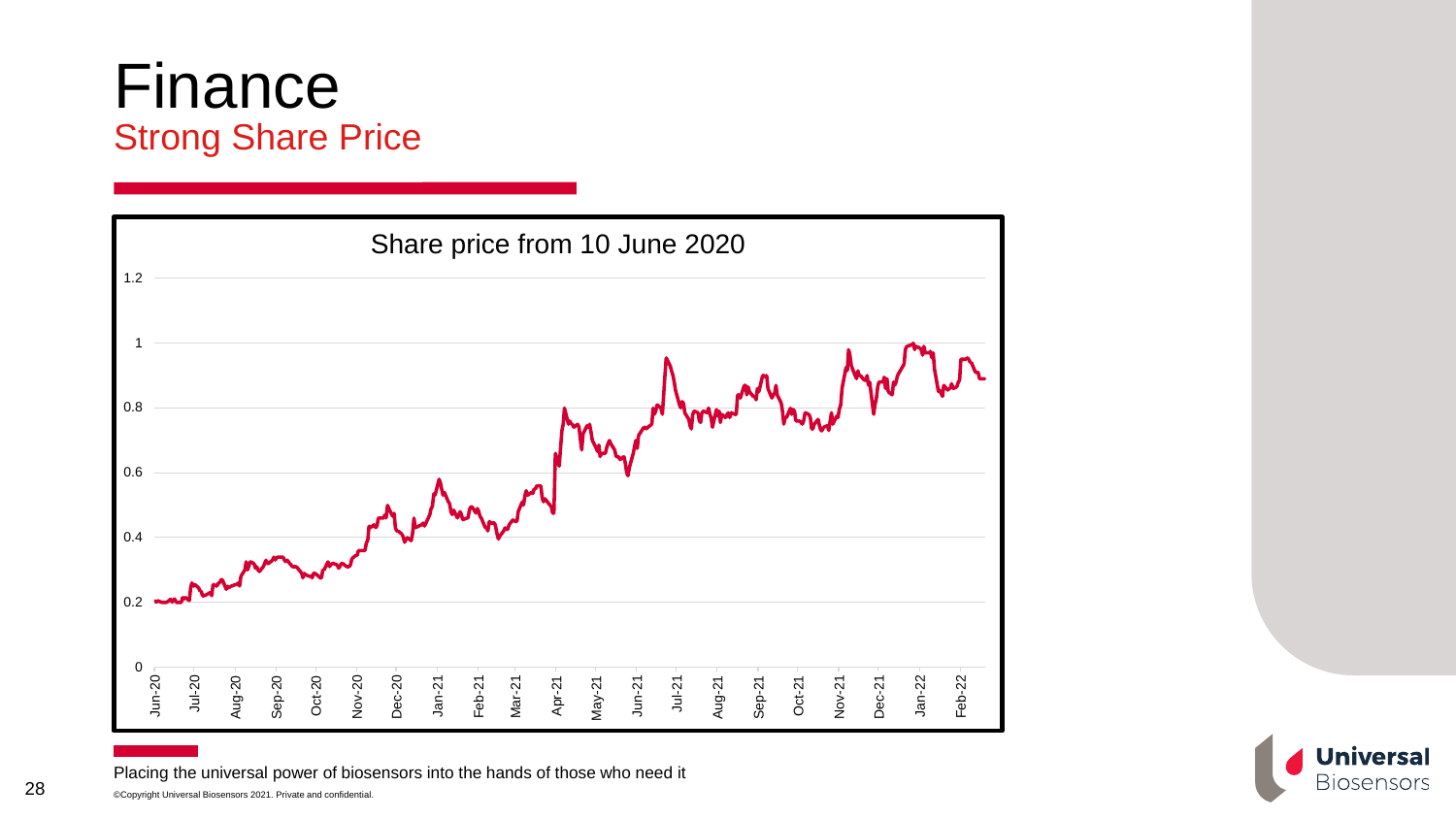## Future of UBI UBI Has

- Three products generating sales growth in global markets Sentia – wine testing platform, Free  $SO<sub>2</sub>$  and Malic Acid, Xprecia Stride – PT/INR coagulation monitoring device, HRL blood analytics and testing services.
- 2. New products being launched

Sentia – testing for Glucose, Fructose, Total Acid, Acetic Acid (others to follow), Xprecia Prime – approved for sale in Europe. Clinical trials ongoing in USA.

- 3. Very strong balance sheet (\$18m in cash and no debt).
- 4. Building motivated workforce in science, sales, supply chain.
- 5. Significant development opportunities Cancer monitoring, Aptamer technology,
	- Instant Covid Test,
	- Fertility.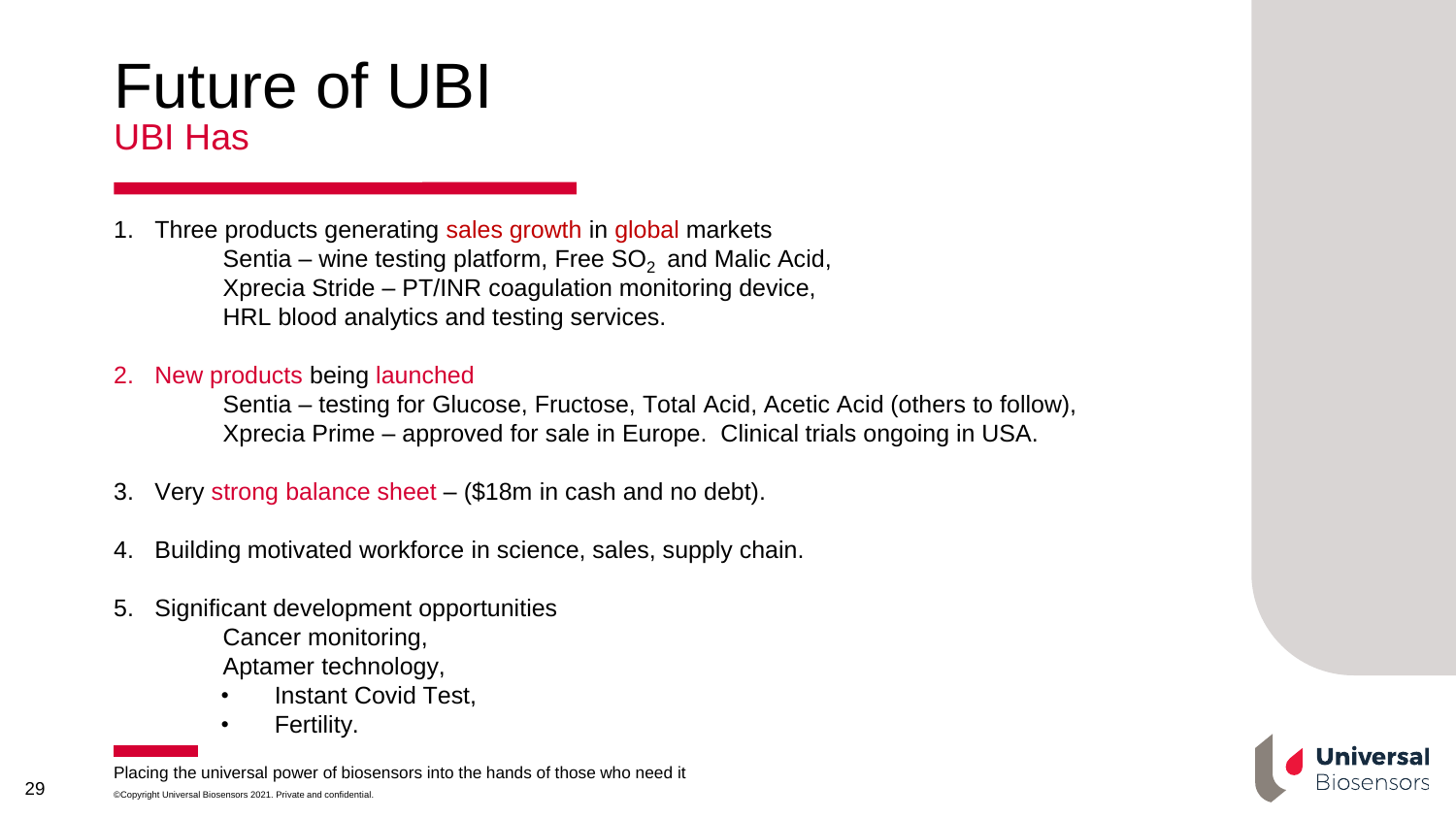# END

## John Sharman Chief Executive Officer Universal Biosensors, Inc

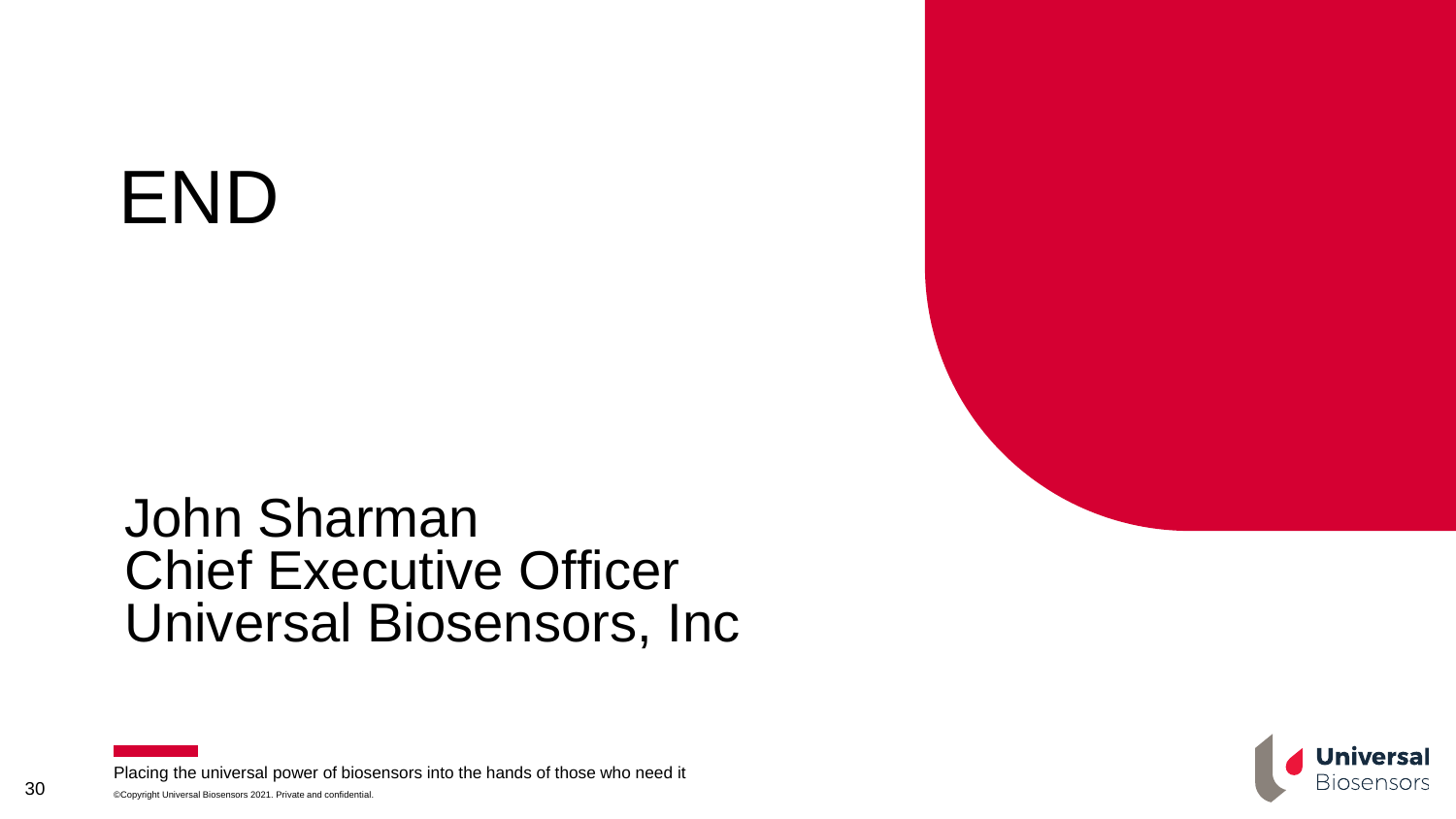# Appendix 1

### Additional information and references



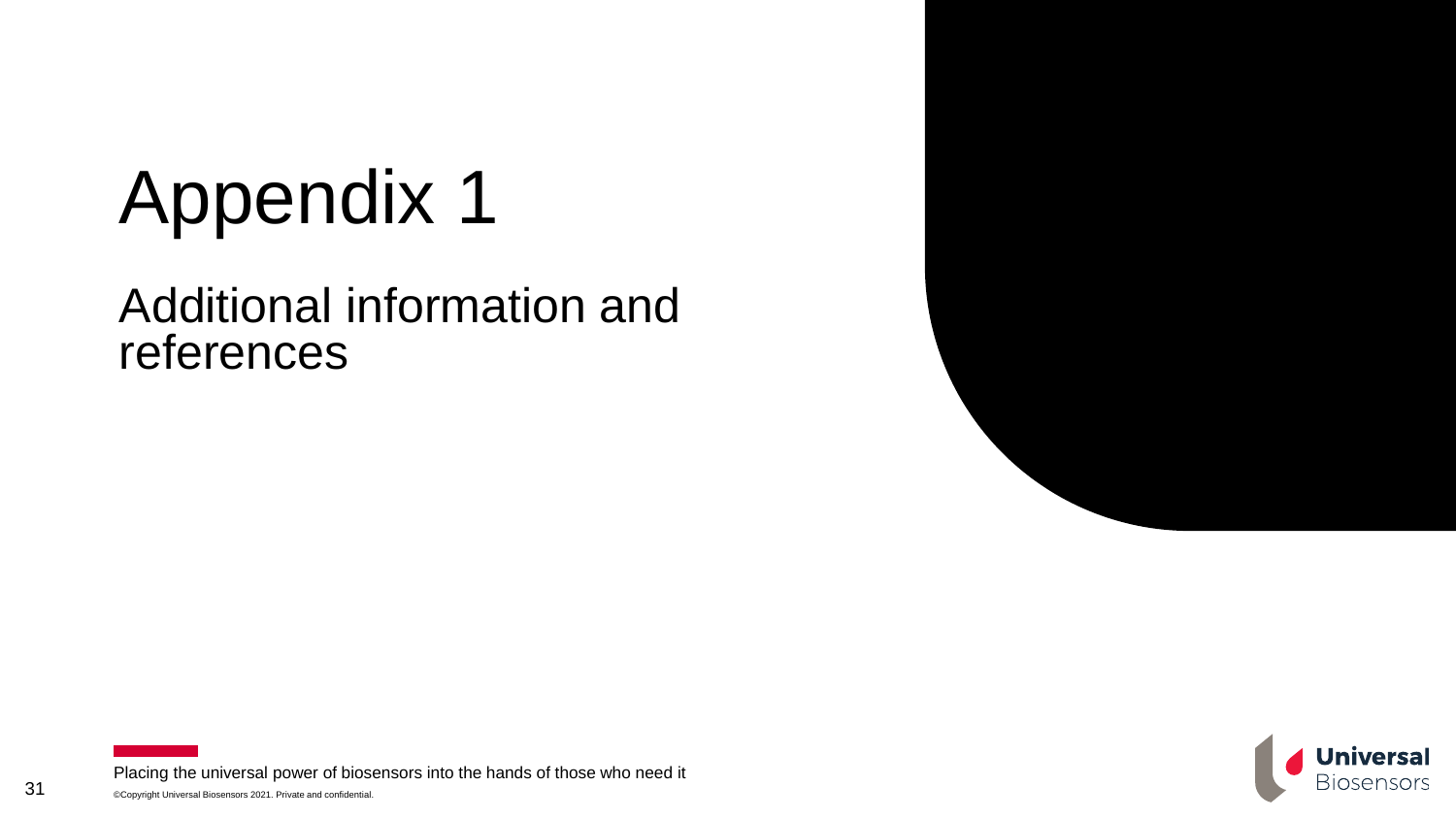### Tn Antigen Cancer Biomarker

Existing cancer biomarkers used to manage cancer patients:

- PSA for prostate cancer has clinical sensitivity (85%) and specificity (30%). Estimated total revenue in 2021 is \$3.5 billion.
- CEA for colorectal cancer to detect tumor growth has clinical sensitivity (55%) and specificity (83%). Estimated total revenue in 2021 is \$3.4 billion.
- CA 15-3 for breast cancer patients has clinical sensitivity (54%) and specificity (91%).

#### If each cancer survivor in remission tested themselves once a month then

| <b>Current Remission Monitoring Protocols</b>                         |                  |
|-----------------------------------------------------------------------|------------------|
| Number of people in remission from carcinomas per year                | 78,000,000       |
| Average number of tests per person per year                           | 1.5              |
| Number of tests per year                                              | 122,252,509      |
| Average cost per test                                                 | <b>AUD \$139</b> |
| Cost of remission monitoring per year                                 | 17,010,592,215   |
|                                                                       |                  |
| <b>Potential Remission Monitoring Protocols Tn Antigen</b>            |                  |
| If each person in remission is tested monthly with a Tn Antigen test. |                  |
| Average number of tests per person per year                           | 12               |
| Number of tests per year                                              | 936,000,000      |
| Average cost per test                                                 | <b>AUD \$12</b>  |